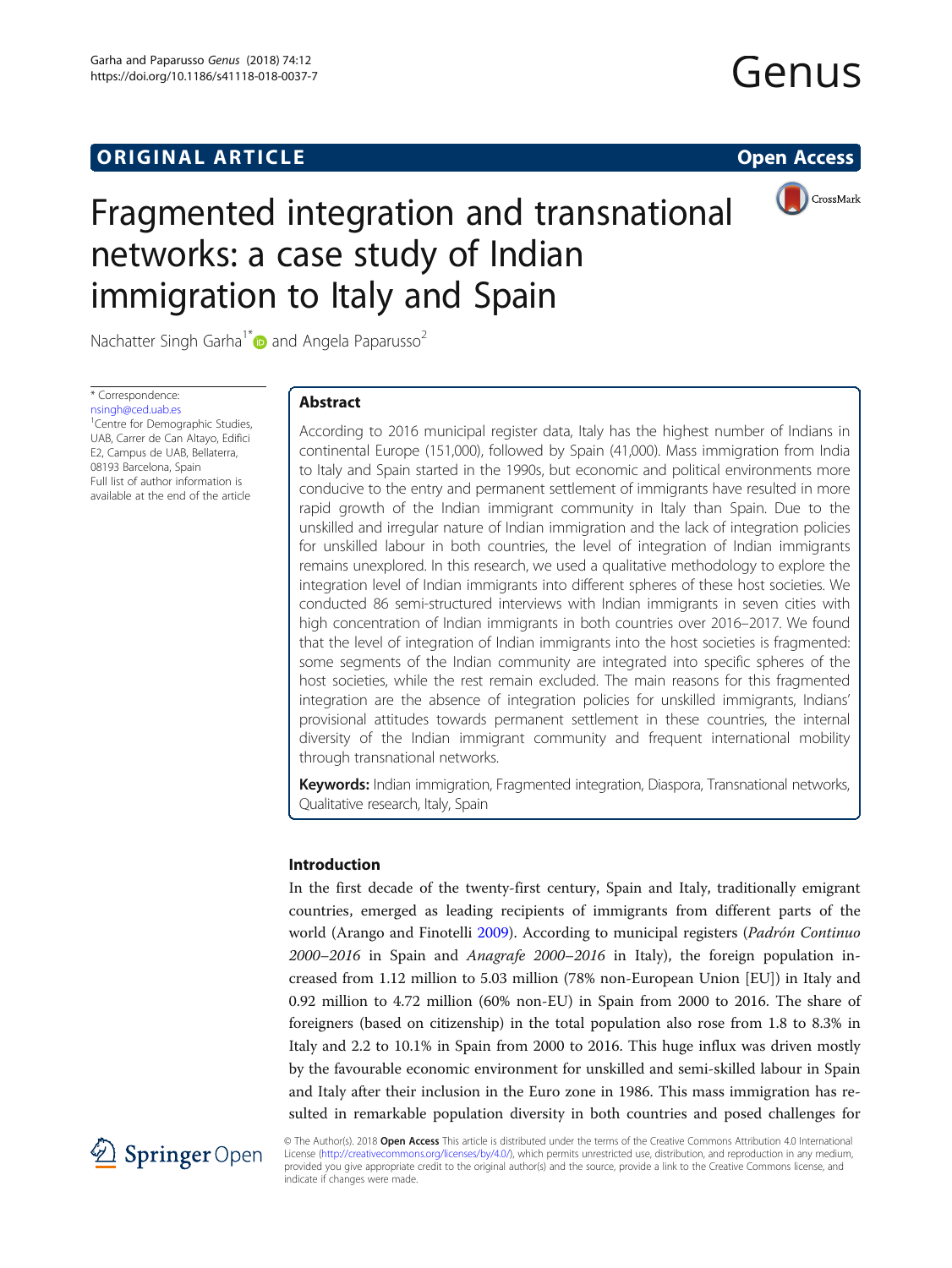local governments, which were quite unprepared for the management of immigrants' integration into the labour market and society (Einaudi [2007\)](#page-23-0). The major immigrant communities in Italy and Spain are Moroccans, Romanians, Albanians and Chinese.

The Indian community, which is a rapidly growing immigrant group, constitutes only 2.9% and 1.9% of the total foreign population in Italy and Spain, respectively. Despite these smaller numbers, this population has high internal heterogeneity in ethnic origins, skills and socioeconomic statuses (López-Sala [2013;](#page-24-0) Lum [2010\)](#page-24-0). Despite the rapid growth of Indian immigrants in both countries, researchers have given them little attention in recent years. Studies have mostly described the immigration process (Farjas [2006a,](#page-24-0) [2006b;](#page-24-0) Garha et al. [2016a\)](#page-24-0), spatial distribution (Garha and Galeano [2015](#page-24-0); Garha et al. [2016b](#page-24-0)), religion and identity struggles (Garha and Domingo [2017](#page-24-0), [2018;](#page-24-0) Estruch et al. [2007](#page-24-0); Denti et al. [2005](#page-23-0); Paniker [2007](#page-25-0)), Punjabi culture, gender relations, family formation (Bonafanti [2015](#page-23-0); Bertolani [2017\)](#page-23-0) and Indians' economic contribution to the dairy industry, agriculture, trade (Sahai and Lum [2013;](#page-25-0) Bertolani [2005](#page-23-0); Beltrán [2004](#page-23-0)) and hospital services (Gallo [2005,](#page-24-0) [2008\)](#page-24-0). Very few studies have considered the integration of Indian communities into host societies (Lum [2012](#page-24-0); López-Sala [2013](#page-24-0)).

Italy and Spain were selected as case studies in this research for two reasons: (1) since 2000, both countries have experienced mass immigration from India, with shared sociodemographic characteristics, and (2) both countries are new destinations for the Indian diaspora and have no cultural, political, historical or colonial links with India. It provides us an opportunity to study Indian immigration to new destinations within the Indian diaspora. This paper does not intend to be comparative sensu stricto (data and method do not allow us to pursue this goal). However, we believe that studying the Indian community in two destination countries, such as Italy and Spain, which share some important common characteristics summarised in the so-called 'Southern European model of immigration' (e.g. King et al. [2000;](#page-24-0) Arango and Finotelli [2009](#page-23-0))—as far as the management and the policy-making of immigration and integration—is useful in order to shed light on Indian immigrants' sociodemographic characteristics, patterns of integration, perceptions and opinions of their lives in the country of residence, links with the country of origin, transnational activities and future migration intentions in a common albeit faceted framework, by highlighting similarities and differences between the two countries. This will help researchers to fill an important gap in migration and integration studies, and Italian and Spanish policy-makers to improve their migration (residency rights, regularisations and citizenship) and integration policies (language, training courses, culture and religion) towards an immigrant group, whose size in these two countries and whose international diaspora is of particular interest.

In particular, in this paper, we explore Indian immigrants' level of integration into different spheres of host societies and the role of their transnational kinship networks in determining the pace and direction of integration. We believe that the diversity of the Indian community significantly affects the pace and direction of the integration process in the host countries. At present, with different origins (Punjab, Haryana, Gujarat, Maharashtra or Kerala), religions (Sikh, Hindu, Muslims or Christians), reasons of migration (manual labour, trade, services or study), education levels (Illiterate, Primary, Secondary or University), occupations (agricultural labour, hospitality workers, salesman and nurses), legal status (irregular or regular) and marital status (single or married), Indians make a very heterogeneous immigrant community in both countries.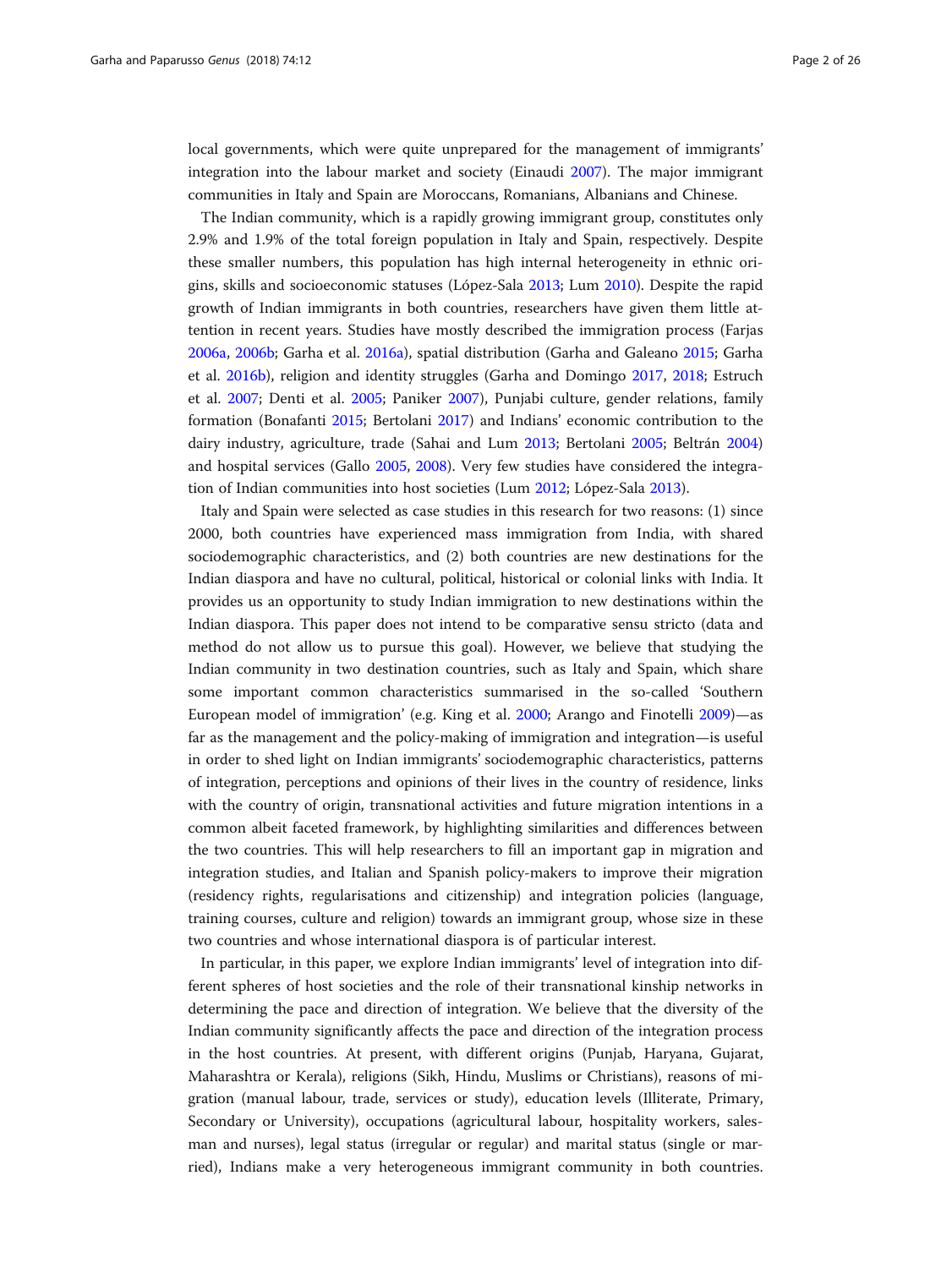<span id="page-2-0"></span>These internal differences have a significant effect on their pace of integration into the host societies. Additionally, immigrants' transnational relations, as documented by Garha and Domingo ([2017](#page-24-0)) for the Sikh community in Spain, contribute to provisional attitudes towards permanently staying in host countries and discourage them from investing time and resources in learning the host language, culture and social norms. This, in turn, leads to fragmented integration, which tends to include some segments of the Indian community (e.g. Sindhis and Malayalis) into some specific spheres of the host society (i.e. the labour market) and exclude others.

Our main arguments are as follows. First, Indian immigrants in Spain and Italy live in a provisional state as their ultimate goal is to settle in English-speaking countries (e.g. the USA, the UK and Canada). Their stay in Italy and Spain then is only a step in their whole immigration strategy, and they do not put sufficient efforts and resources into the learning language and customs of the host society. Second, most Indian immigrants are of working age, employed in blue-collar jobs in exchange for very low wages and do not demand anything from the host states' social welfare departments. Consequently, their host governments feel no threat from them and do not take an interest in their integration.

The paper is structured as follows: The 'Theoretical background' section presents theoretical concepts regarding immigrant integration. The '[Indian immigration in Spain and](#page-5-0) [Italy](#page-5-0)' section explains the history and characteristics of Indian immigration to Italy and Spain. In the '[Data sources and methodology](#page-7-0)' section, the data and methods are described, followed by the main results of the analysis in the '[Results: the level of integration of](#page-9-0) [Indian immigrants into different spheres](#page-9-0)' section. In the '[Integration and transnationalism:](#page-19-0) [quite conflicting processes](#page-19-0)' section, we discuss the influence of transnational networks on the level of integration of Indian immigrants, and finally, in the '[Conclusions](#page-21-0)' section, we present some conclusions.

#### Theoretical background

The inclusion of immigrant minorities into the mainstream society has been studied through different concepts, e.g. absorption, adaptation, race relations cycle, assimilation, acculturation, inclusion, incorporation and integration (Heckmann [1992:](#page-24-0) 162– 207). The concept of integration is widely used to explain the changing relationship between the newcomers to a residence country and the native or mainstream society. In the recent time, several authors defined integration differently. For instance, Penninx and Garcés-Mascareñas [\(2016:](#page-25-0) 14) define integration as 'the process of becoming an accepted part of society' and propose 'three analytically distinct dimensions in which people may (or may not) become an accepted part of society: (i) the legal-political, (ii) the socio-economic, and (iii) the cultural-religious', while Lucassen [\(2005\)](#page-24-0) defines integration as a general sociological mechanism that describes the way according to which migrants and non-migrants find their place in a society. It does not produce a unitary and homogeneous society; on the contrary, it allows a number of important differences, which may lead to a multicultural society (ibid.). He further clarifies that the integration of immigrants is an interactive process of learning a new culture, obtaining rights, accessing a new status and building personal relations between migrants and the receiving society. Another crucial aspect of immigrant integration is the degree to which the host society allows the immigrants' insertion into the host society through its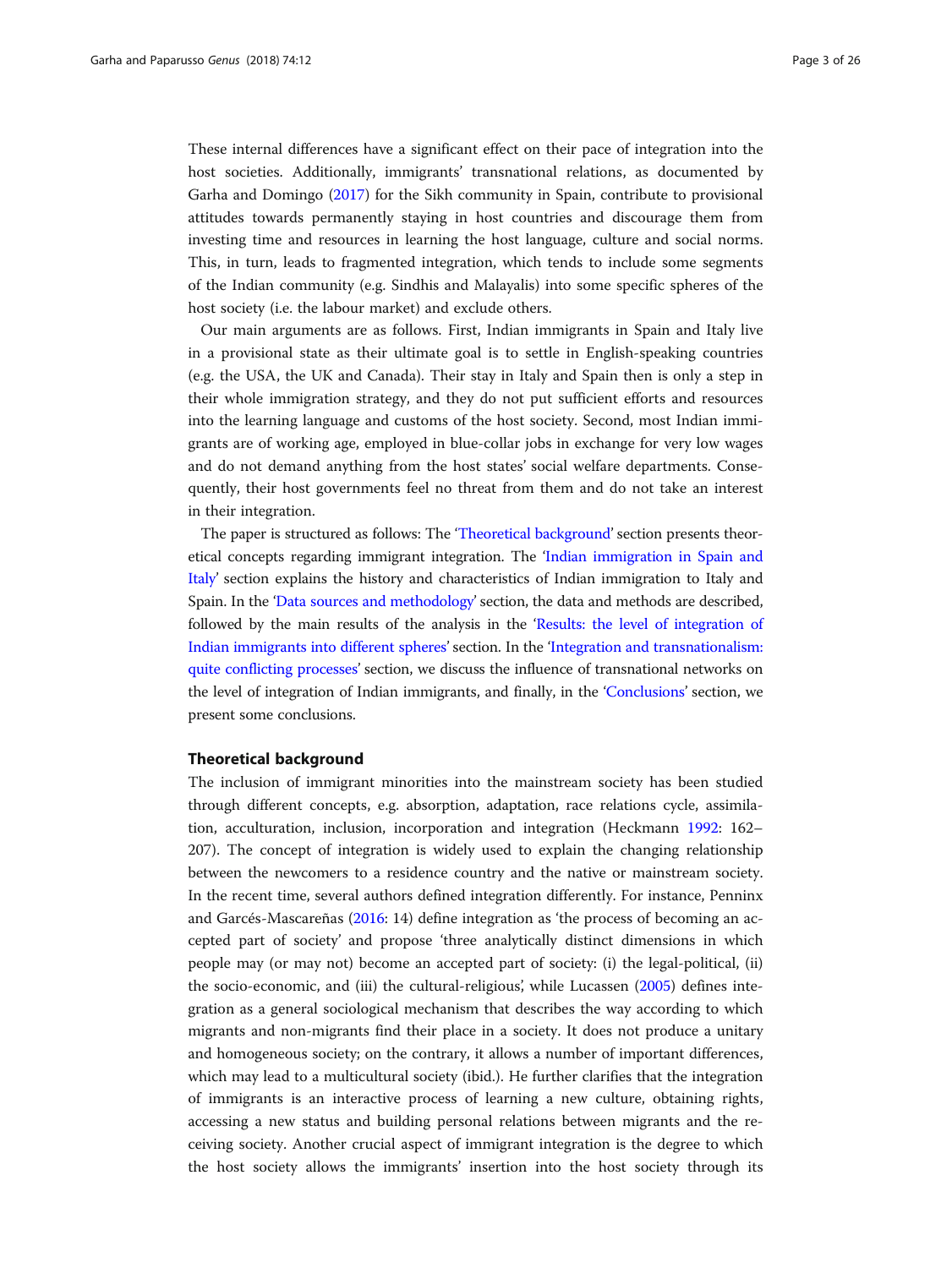policies, programs and initiatives (Sardinha [2009](#page-25-0)) and allows them to retain their specific features and identities (Buenfino [2007\)](#page-23-0). Hence, the integration is presented as a two-way process, where immigrants and the host population interact with each other. Moving ahead from this two-way model, Garcés-Mascareñas and Penninx [\(2016:](#page-24-0) 2) highlight a major shift in the EU policy framework, starting from 2011 with the renewed European Agenda for the Integration of Third-Country Nationals, which added the countries of origin as a third key actor in the process of immigrants' integration. Last but not least, during the last decades, integration has been conceptualised as a process (not necessarily straightforward), instead of a goal (Penninx [2004\)](#page-25-0).

To measure the integration level, we focus on the four dimensions of integration identified by Heckmann et al. [\(2001\)](#page-24-0), i.e. social, structural, cultural and identificational (Fig. 1). We have referred to this model for studying Indians' integration in Italy and Spain, as it is a well-tested model in the European context; it covers all aspects of the process of immigrant integration, and therefore, it provides a complete framework for the analysis of the level of integration of the Indian community in both the countries.

Social integration includes participation and membership of immigrants in the private sphere of the host society. It is reflected in people's private relationships (social intercourse, friendships and marriages) and group memberships (voluntary associations and NGOs). In private relationships, a high rate of interethnic friendships and marriages is generally considered as an indicator for immigrant integration (Alba and Golden [1986](#page-23-0); Pagnini and Morgan [1990\)](#page-25-0). Structural integration is the acquisition of rights and access to membership of the core institutions of the receiving society, such as education, training, labour market, housing and citizenship. Education is considered as the most crucial factor for the integration of immigrants and their children into the host society (Heckmann [2009\)](#page-24-0). As education is important for the immigrant children, the civic integration is equally important for the adult immigrant population. Recently, most European countries have started civic integration of immigrants. It refers to those policies that push immigrants to learn the local language, civic values and culture of the host country, in order to apply for a permit of stay or the citizenship (Joppke [2007a](#page-24-0), [2007b\)](#page-24-0). After education, it is

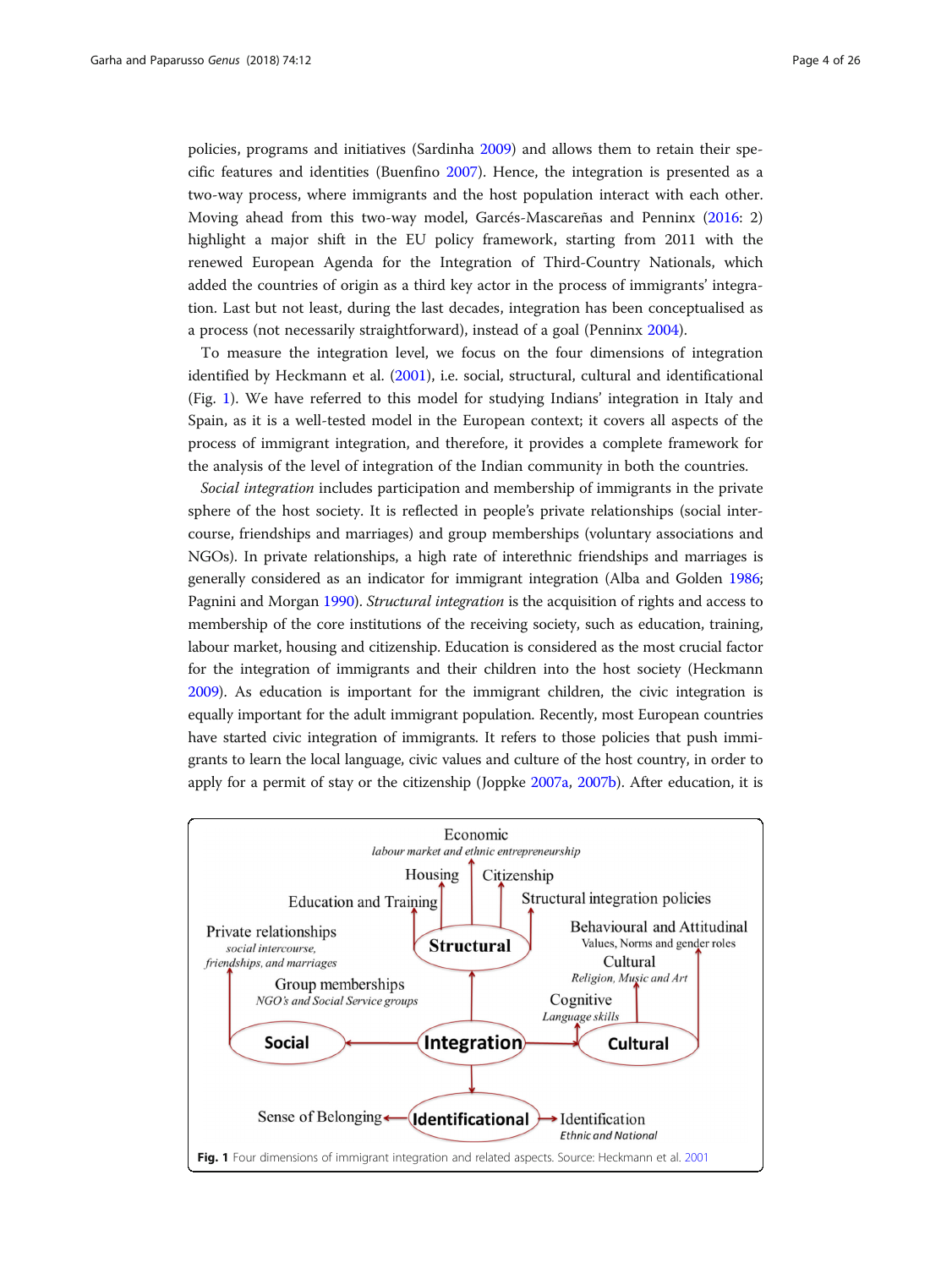well acknowledged that the standard of housing can affect migrants' health and quality of life (Lee and Park [2010\)](#page-24-0). Housing also situates migrants in a neighbourhood, a physical and social environment, which provides opportunities to work, access to public services, opportunities to socialise with natives and opportunities to feel more or less secure from crime and discrimination (Phillips [2006](#page-25-0)). Hence, when measuring migrant integration, the standard of housing, level of segregation, proportion of migrants living in deprived areas and levels of homelessness are often included within the basket of indicators (Ager and Strang [2004](#page-23-0); Entzinger and Biezeveld [2003](#page-24-0)). The acquisition of the citizenship of a host country is considered equally important for the successful integration of immigrants. In the recent public debate, two positions exist on the issuance of the citizenship status to the immigrants residing in European countries (Ersanilli and Koopmans [2011](#page-24-0)). The first position argues that citizenship is not the end of the integration process, rather it is a part of it. The second position argues that citizenship is the final step of the integration process. Therefore, immigrants holding the citizenship of the residence country are expected to have completed their integration process. These positions can have different implications for the easiness with which immigrants can obtain the citizenship status of a new residence country. Academic literature recognises citizenship status as an objective indicator of immigrant integration (e.g. Diehl and Blohm [2003](#page-23-0); Vink [2013](#page-25-0)), as it helps to reduce gaps between immigrants and natives. However, many migrants show their interest in the host country's citizenship not only for achieving their political or social rights, but also for gaining autonomy and freedom of circulation, which may facilitate returning to the home country or travelling without constraints towards other countries (Massey et al. [2015\)](#page-24-0). After citizenship, employment is probably the most explored aspect of immigrant integration (Castles et al. [2001\)](#page-23-0). It has consistently been identified as a factor influencing many relevant issues: economic independence, planning for the future, opportunity to develop language skills, restoring self-esteem and encouraging self-reliance (Bloch [1999](#page-23-0); Tomlinson and Egan [2002](#page-25-0)).

Cultural integration is a precondition for the participation into the host society, and it refers to the processes of cognitive, cultural, behavioural and attitudinal change. This change concerns primarily the immigrants and their descendants but secondly the receiving society, as integration is an interactive, bidirectional and mutual process. According to Sardinha ([2009](#page-25-0)), cultural integration means embracing different religious beliefs, sexual orientations and cultural affiliations, thus ensuring equal rights for all people living in a society. It is a heterogeneous area, relating to values and beliefs, cultural competences, popular culture and everyday practices. It can be divided into three major spheres: the behavioural and attitudinal sphere (moral attitudes and religious matters), the cultural preferences and practices sphere (music, art and cuisine) and the cognitive sphere (learning language and skills). In the cognitive sphere, language ability is considered fundamental to enhance social mobility and the integration of immigrants into the labour market of the host country (Dustmann and Fabbri [2003\)](#page-23-0). On this regard, recent studies have shed light on the positive relationship between socioeconomic integration and language proficiency (e.g. Di Bartolomeo and Strozza [2014\)](#page-23-0). Age of immigration, length of stay, parents' background and higher education level facilitate the cultural integration of immigrants (Alba and Nee [1997](#page-23-0)) and in particular the acquisition of the host-country language (Esser [2006](#page-24-0); Luciak [2004](#page-24-0)). Finally, identificational integration refers to subjective sense of belonging and identification, particularly in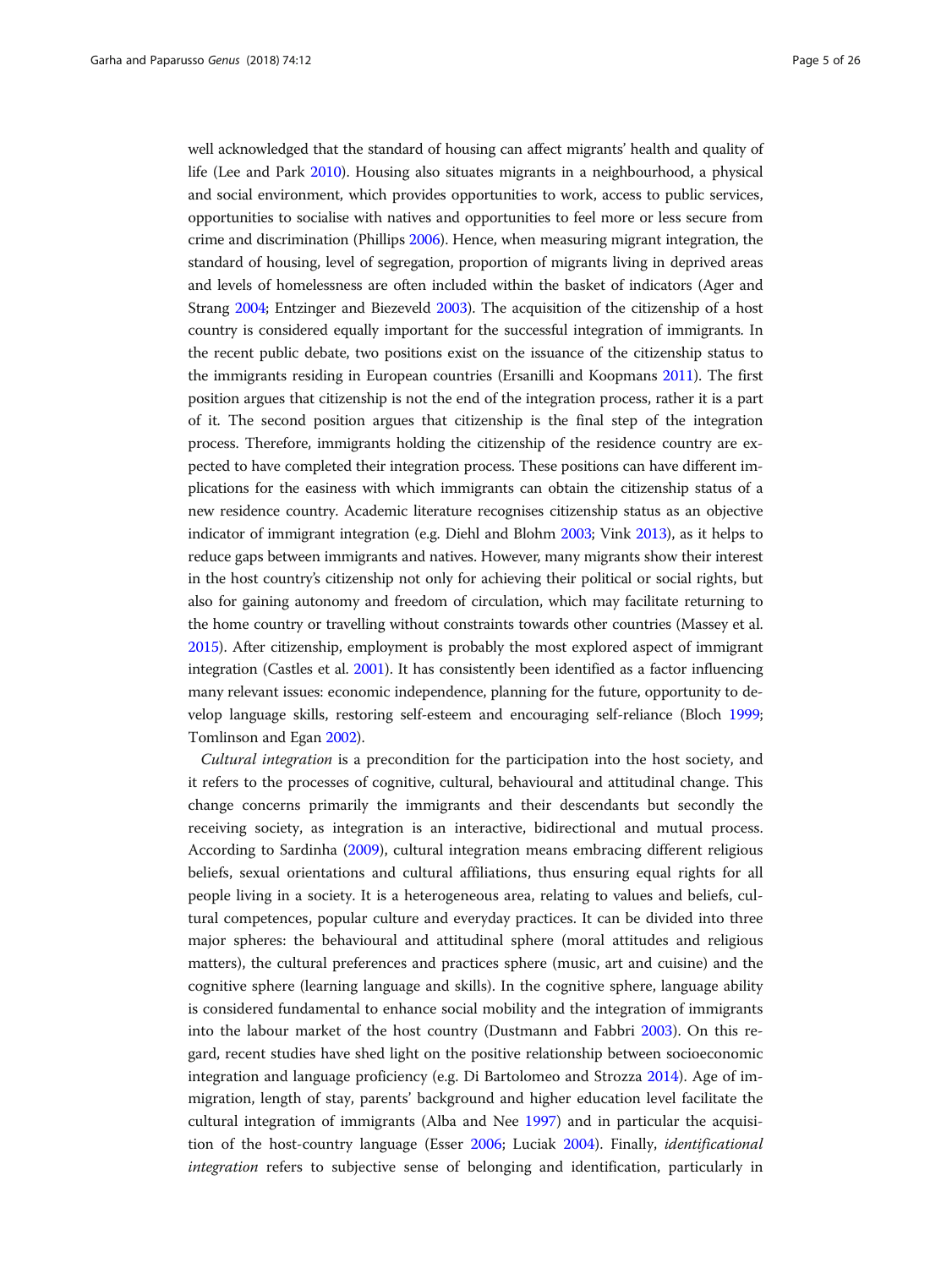<span id="page-5-0"></span>forms of ethnic and/or national, regional or local identifications (Heckmann [2007](#page-24-0)). Sense of belonging to the host country is extremely important for the integration process of any immigrant group, since it strengthens the attachment to the host society and reinforces the intention of a permanent and durable residence abroad (Barbiano di Belgiojoso [2016](#page-23-0)). The personal identity of immigrants and its recognition in a host society is also relevant in the process of integration (Heckmann [2007](#page-24-0)). It is also politically relevant whether the immigrants identify themselves with other immigrants in efforts to gain recognition and rights or share a collective social identity with the host population (Westin [2003\)](#page-25-0). The four dimensions of integration will be disentangled in the '[Results: the level of integration of Indian immigrants into different spheres](#page-9-0)' section and analysed with respect to Indian immigrants.

In this paper, the concept of fragmented integration refers to a situation when some segments of an immigrant community are integrated into specific spheres of the host societies (mainly economic), while the rest remain excluded. It commonly happens with the immigrant groups from countries with high ethno-religious and socioeconomic diversity, like India. Immigrants coming from different backgrounds integrate at a different pace, but due to our tendency to treat all immigrants from a country alike (so-called methodological nationalism (Faist [2012\)](#page-24-0)), we undermine these differences and we tend to consider all immigrants as a single homogeneous unit.

#### Indian immigration in Spain and Italy

Pioneer Indians entered Italy as British soldiers during the Second World War, but they returned after the war (Bedi [2011\)](#page-23-0). In the 1960s, an immigration flow composed of theology students (in Catholic churches and convents), priests, nurses and housemaids from Kerala (a south Indian state) and central parts of India entered and settled permanently in the capital region of Rome and northern parts of Italy (Gallo [2005](#page-24-0); Sahai and Lum [2013\)](#page-25-0). On the other side, pioneer Indian immigrants in Spain settled in the Canary Islands in the 1950s (Navarro [1974](#page-24-0)). They were merchants from the Sindh province of undivided India and came with the sole motive of trade (López Sala and Sánchez [2010\)](#page-24-0). Their number was limited to a few hundred and they had limited contact with the host society (López-Sala [2013\)](#page-24-0). These first movements of Indian unskilled workers, students and traders towards Southern European countries marked the routes of immigration for further immigration.

Following the neoliberal turn in India's economic and foreign policy, mass immigration from India to Italy and Spain started in the 1990s (Garha et al. [2016b\)](#page-24-0). This immigration was featured by the male unskilled labour force coming from the northern Indian states of Punjab and Haryana (Garha and Domingo [2017](#page-24-0)). It coincided with the immigration boom in both countries (Peixoto et al. [2012](#page-25-0)). In Italy, the 1990s immigration law (Law 39/ 90, so-called Martelli Law) facilitated the permanent settlement of immigrants (Einaudi [2007\)](#page-23-0) and opened Italy for unskilled labour immigration (Bonifazi [2007\)](#page-23-0). Similarly, in Spain, the First Immigration Law of 1985 (Ley de Extranjeria 07/1985) with all its amendments paved the way for permanent settlement of immigrants (Aja [2006](#page-23-0); Moya [2006](#page-24-0)), including Indians. After the first settlers, transnational kinship networks played a major role in attracting new immigrants from India and other diaspora locations (Garha and Domingo [2017](#page-24-0)). From 2000, the flow and stock of Indian immigrants multiplied several times, till the economic crisis engulfed both countries and slowed the inflow (Fig. [2](#page-6-0)).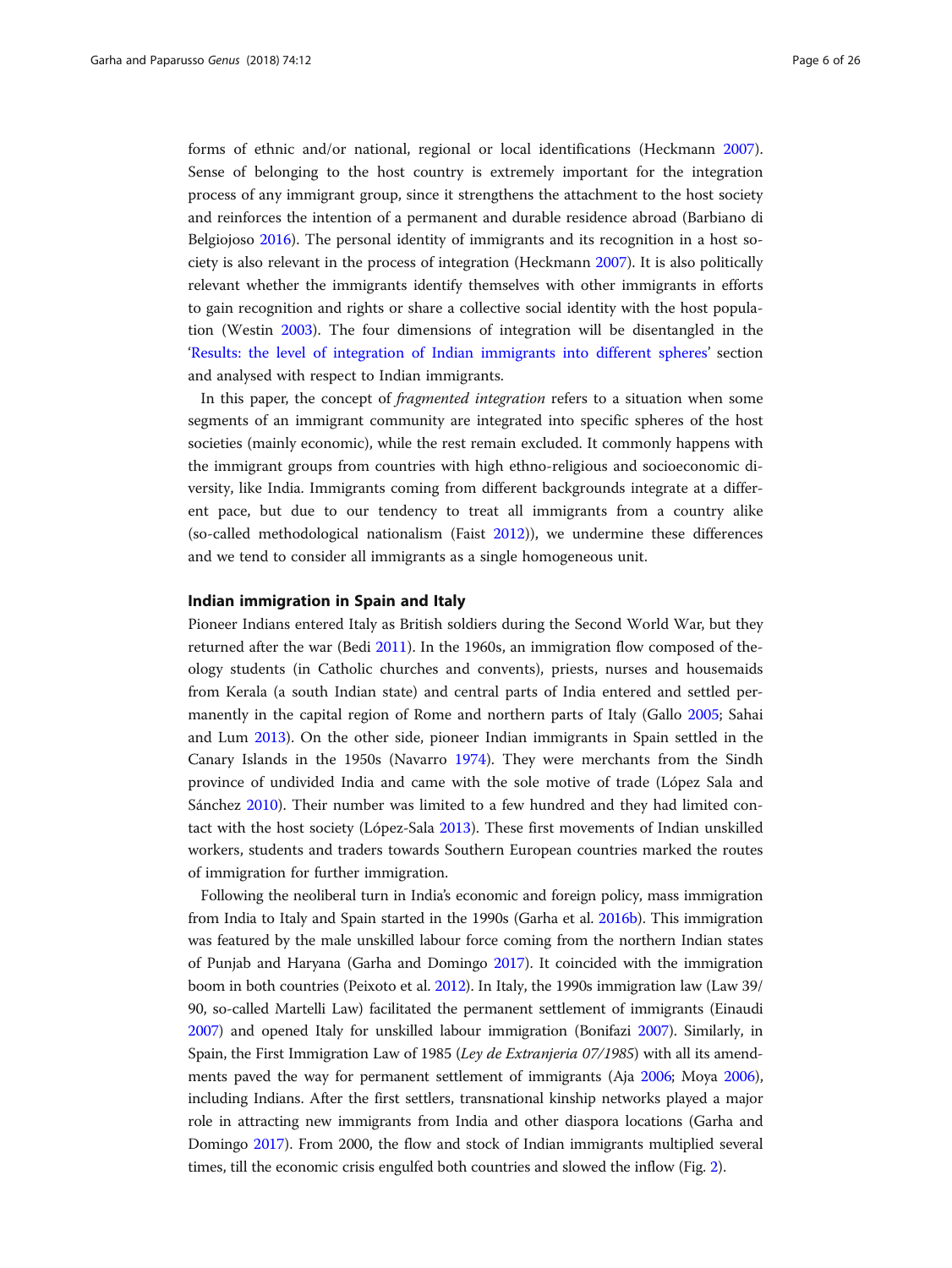<span id="page-6-0"></span>

According to ISTAT, the annual inflow of Indian immigrants to Italy doubled in the last 16 years, passing from 4.6 thousand annual immigrants in the year 2000 to 11.6 thousand in the year 2015 (Fig. 2). This inflow has witnessed a significant increase in the period of 2002–2004, which was partly due to the direct migration from India and partly related to the regularisation process of irregular immigrants who were already present in Italy. However, this sharp increase was followed by a steep decline till 2006. On the contrary, from 2006 to 2010, despite the economic crisis, the number of Indian immigrants increased three times with a high annual growth rate. In 2010, the inflow reached its peak with 15 thousand immigrants entered only that year. After 2010, it started declining again and now it is around 11 thousand immigrants per year. The most important characteristics of that inflow are its young age structure and the skewed gender composition in favour of males. As in North India, males are still considered as breadwinners, and they mostly migrate to earn livelihood and to settle in other countries. Consequently, initial inflow was mainly composed of young males, although the proportion of females started increasing when males started bringing their families from India to Italy.

This regular inflow of Indian immigrants has contributed to the formation of the sixth largest foreign community in Italy. According to ISTAT, in the year 2000, only 22 thousand registered Indian immigrants were living in Italy, but their number increased rapidly to 121 thousand in the year 2010. After 2010, under the impact of economic crisis and the shortage of the labour opportunities, many Indians left Italy and moved to other countries, some of them also returned to India. Consequently, despite of the highest inflow in 2010, the size of the Indian community reduced to 118 thousand individuals in the year 2011. After this small decline, the size of the Indian community again started to grow rapidly in the coming years and reached its peak, for instance 150 thousand in the year 2015 (see Fig. 2). The gender composition and the age structure of the stock of the Indian immigrant population is characterised by male dominance and concentration in the young age groups.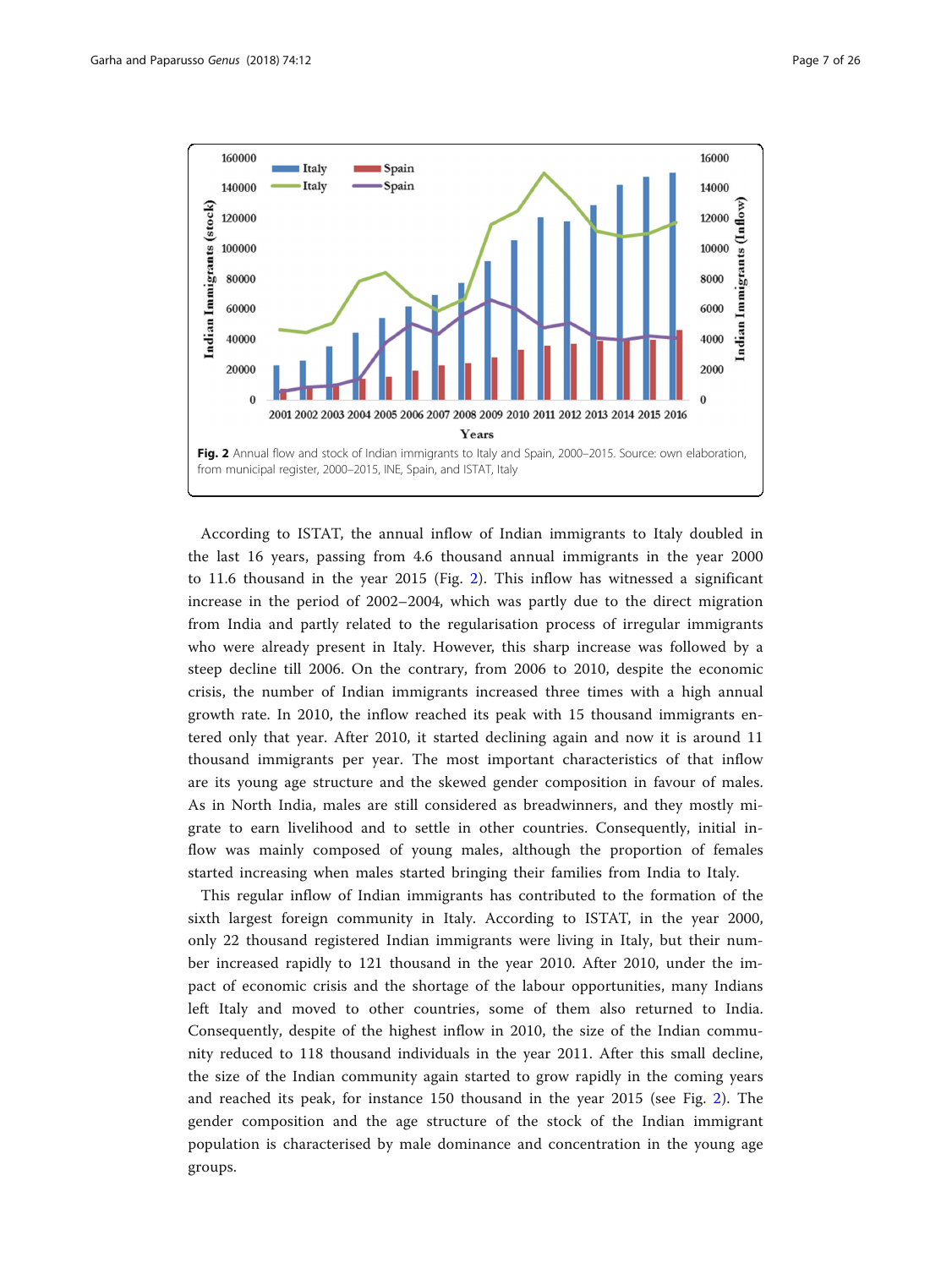<span id="page-7-0"></span>In Spain, according to INE, the annul inflow of Indian immigrants in the year 2000 was merely around 539 individuals, but this number increased sharply to 6.6 thousand in the year 2008. It was mainly due to the regularisation program of 2001 and 2005 that attracted a large number of Indians, who migrated directly from India or entered the country from the neighbouring countries like France, Germany or Nordic countries, where they were living irregularly. Later on, owing to the negative effects of economic crisis, this flow declined, amounting to around 4 thousand individuals per annum. As a result of this inflow, the total population of Indians in Spain increased from 7 thousand individuals in the year 2000 to 46 thousand in 2015. Like in Italy, the Indian community in Spain is male dominated and mainly concentrated in the working age group of 15–49 years.

To sum up, we can argue that the history of Indian immigration in Italy and Spain fits the so-called Southern European model of immigration. In particular, the main characteristics of this model are (a) the timing and the size of inflows, (b) the reasons for and the modes of entry (a lack of selective immigration policies and the use of ex post instruments to provide a legal status to immigrants, such as regularisations, quota systems and flow decrees) and (c) the distinctive way of integration into the local labour market (a large underground economy attracting undocumented immigrants and a strong segmentation of the labour market) (Peixoto et al. [2012](#page-25-0); Di Bartolomeo et al. [2016](#page-23-0)).

### Data sources and methodology

The data has been collected through 86 semi-structured interviews conducted by the first author, during the period between January 2016 and June 2017. Interviews were conducted in seven cities where Indians are mainly concentrated in Italy (i.e. Rome (13,702 individuals listed in municipal register 2016), Brescia (15,028) and Latina (10,003)) and Spain (Barcelona (5895), Valencia (2276), Madrid (2262) and Santa Cruz de Tenerife (1146)). Interviewees were selected through snowball sampling technique (Johnson [2014](#page-24-0)). All socioeconomic and demographic characteristics of participants, like age, gender, place of residence, education, legal and marital status, year of arrival, employment and religion, were taken into consideration (Table [1](#page-8-0)). The interviews were conducted with a semi-structured open-ended questionnaire, and respondents were asked to express themselves on the following issues: their immigration history, transnational networks, family background, education and training, religious affiliations, entry into labour market, access to public institutes in the host country, regularisation process and citizenship, marriage and family reunion, participation in social sphere (friends, partners or social groups), awareness of local politics, children's education, neighbourhood relations and future expectations. Average time of interviews was 60 min, and interviews were conducted in one of the three languages, i.e. Hindi, Punjabi or English, as per the convenience of interviewees. Most of the interviews were conducted at the interviewees' usual place of residence or at some public places selected by them. All interviews were audio recorded.

We have used qualitative research methodology. The inductive approach, also called a bottom-up approach, under 'grounded theory' (Glaser and Strauss [1967](#page-24-0)) has been applied. All interviews were encoded on the computer programme Atlas.ti, using a thematic classification offered by Boyatzis ([1998](#page-23-0)). After transcribing the interviews, following the steps mentioned by Braun and Clarke ([2006](#page-23-0)) for thematic analysis, we searched for the issues highlighted by the interviewees in their discourse and coded the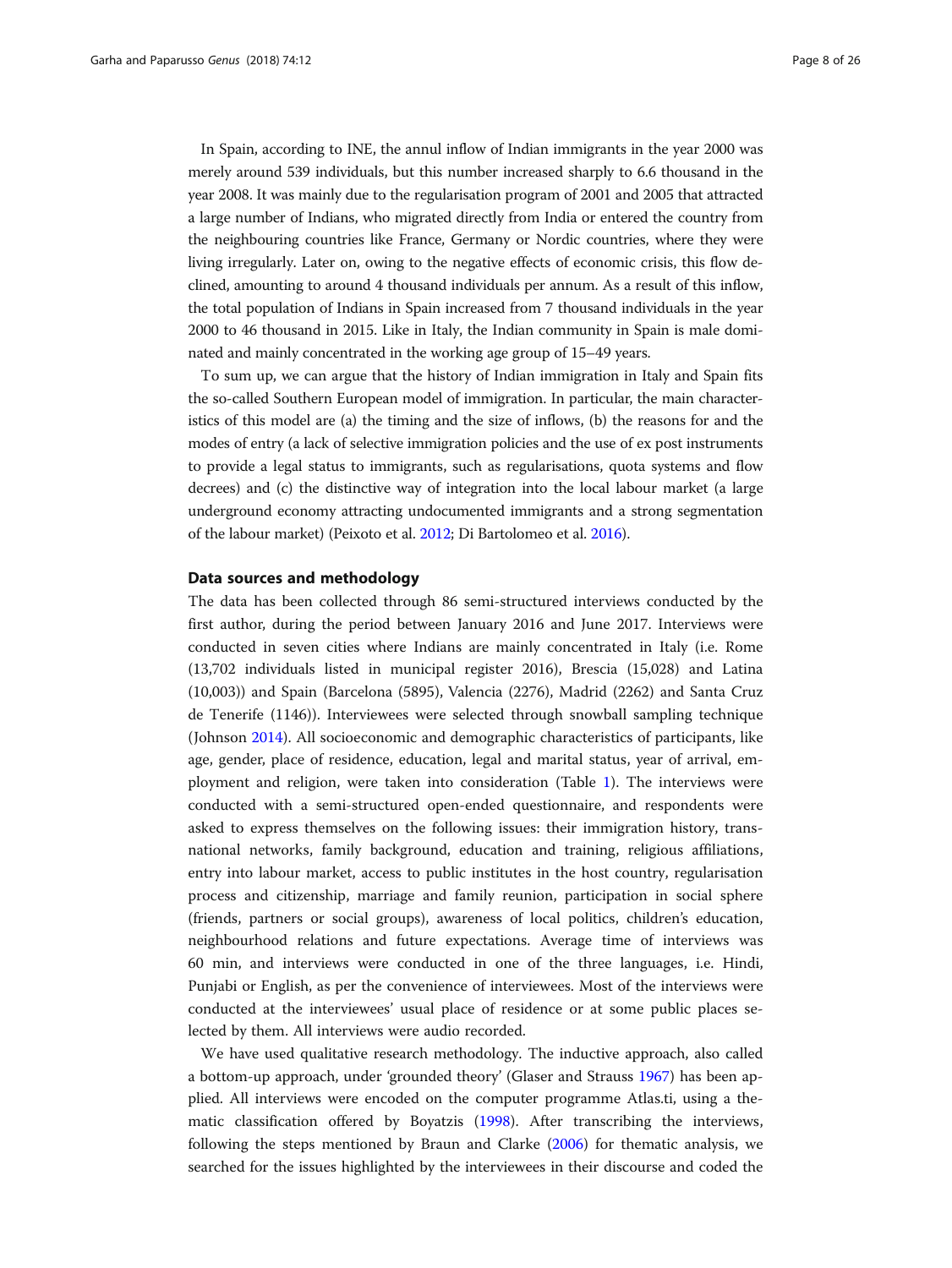| Sociodemographic characteristics | Interviewees   |                |
|----------------------------------|----------------|----------------|
|                                  | Italy          | Spain          |
| Sex                              |                |                |
| Male                             | 26             | 34             |
| Female                           | 12             | 14             |
| Age                              |                |                |
| Young adults (16-30 years)       | 12             | 16             |
| Adults (31 years and above)      | 26             | 32             |
| Religion                         |                |                |
| Sikh                             | 22             | 30             |
| Hindu                            | 12             | 16             |
| Christian                        | $\overline{4}$ | $\mathbf 0$    |
| Muslim                           | $\mathbf 0$    | $\overline{2}$ |
| Education                        |                |                |
| Primary                          | 18             | 26             |
| Secondary                        | 14             | 14             |
| University                       | 6              | $\,8\,$        |
| Occupation                       |                |                |
| Agriculture                      | 11             | 9              |
| Factory workers                  | 6              | $\overline{7}$ |
| Services                         | 11             | 15             |
| Unemployed                       | $\overline{7}$ | 13             |
| Students                         | 3              | $\overline{4}$ |
| Duration of stay                 |                |                |
| 1 year                           | $\mathbf{3}$   | 8              |
| 1 to 5 years                     | 14             | 16             |
| 5 and more years                 | 21             | 24             |
| Marital status                   |                |                |
| Never married                    | 15             | 16             |
| Married                          | 22             | 30             |
| Others                           | 1              | $\overline{2}$ |
| Legal Status                     |                |                |
| Irregular                        | $\overline{4}$ | $\,$ 6 $\,$    |
| Regular                          | 28             | 34             |
| Naturalised citizen              | $\,$ 6 $\,$    | $\,8\,$        |
| Generation                       |                |                |
| First                            | 32             | 36             |
| One and half                     | $\,$ 6 $\,$    | 12             |
| Total                            | 38             | 48             |

<span id="page-8-0"></span>Table 1 Sociodemographic characteristics of the interviewees in Italy and Spain

Source: compiled by the first author on the basis of in-depth interviews in Spain and Italy during 2016–2017

content of interviews with initial codes. We formed families of primary codes to classify the information related to one theme in one place from all interviews and prepare the primary data for the analysis. Then, we searched for the patterns and themes repeated in all interviews. We selected quotes to present different views regarding the themes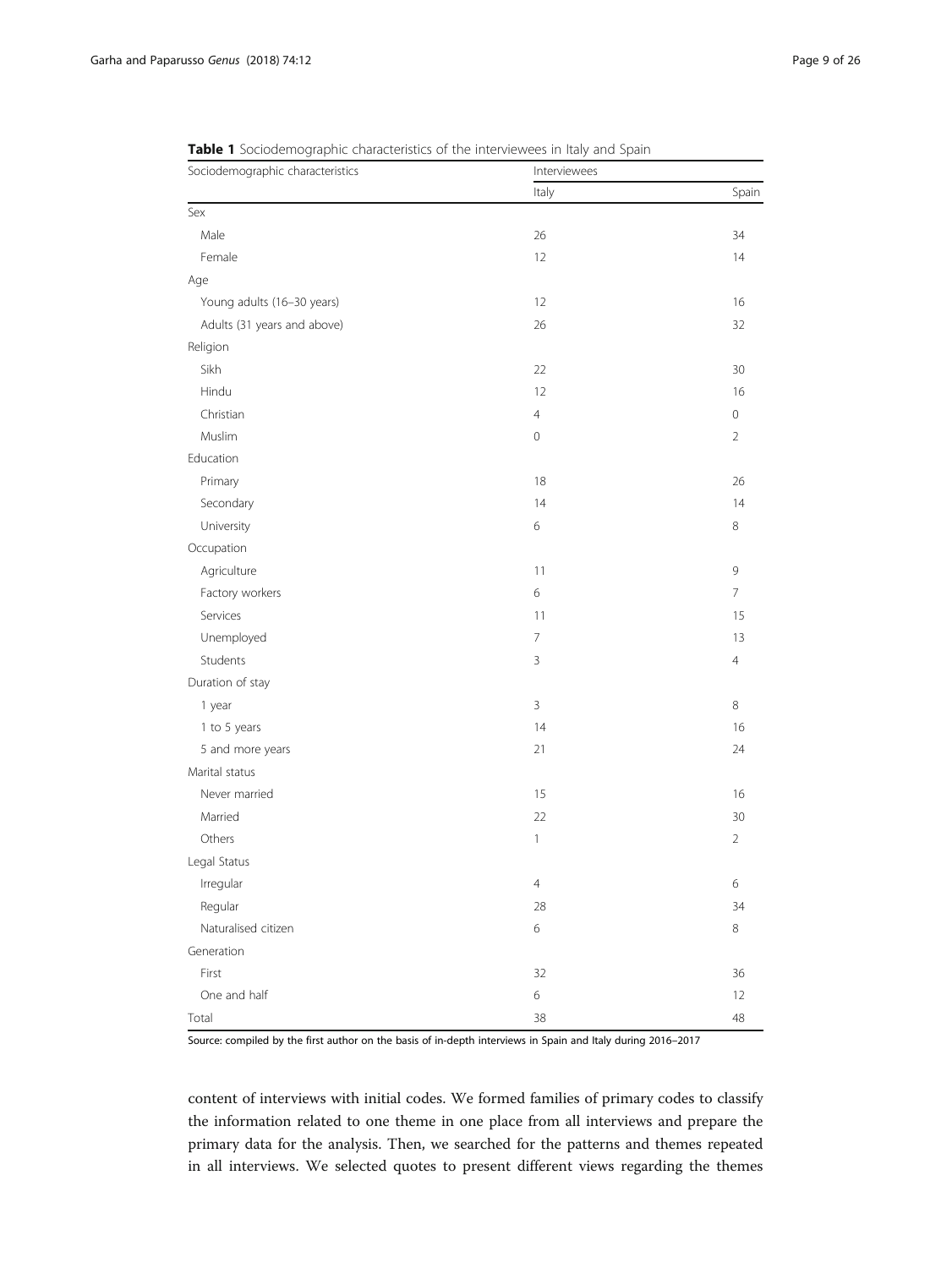<span id="page-9-0"></span>under study. Finally, we prepared a report on the overall pattern and trends regarding the integration of Indians into different spheres of the host societies.

# Results: the level of integration of Indian immigrants into different spheres Social integration

Social integration refers to people's 'private relationships' and their 'associational membership' in the host society. In private relationships, we include both interethnic friendships and mixed marriages. Among Indians, private relationships are mainly limited to their own ethnic and religious groups. Despite their long stay in both countries, most of them have very weak social ties with natives, which show their low integration to the host societies. Generally, they point out existing cultural differences with the host society as a prime reason for this. Amandeep, 23, female, a restaurant worker from Barcelona states that 'I don't have friends from the host community. Our cultural differences like language, eating habits, socializing and way of thinking, make any interaction very difficult'.

As already elucidated, most of the Indians are economic migrants. They are doing labour-intensive jobs, like agriculture and services (in particular, sales, restaurants and hospital services), where they mostly work with their countrymen or other immigrants. Therefore, they get very few opportunities to make friends and socialise with host population. Subhash, 45, male, a salesman in Madrid, says 'my all friends have come from India and are immigrants like me. We work and live together. We don't have time to make local friends'. Sometimes, the seasonal nature of their work and long working hours make it difficult to get connected with the local community. Parminder, 28, male, an agricultural worker in Latina, explains 'I work from 6 am to 6 pm. After finishing my work, I return directly to my apartment. Because of seasonal work I keep on moving from one farm to another. I have least contact with the host community'. Another main problem is less command over host languages. A common language provides a bridge of communication for any human interaction and encourages interethnic friendships; contrarily, the lack of language skills creates a barrier for any possible interaction. As explained by Mohani, 32, female, a housewife in Valencia, 'our main problem is language. Mostly Indians do not learn Spanish before immigration …. Without common language we fail to communicate with local people. It cuts our chances to have local friends'.

Recently, with the occupational diversification among Indians, many of them are coming forward to have relations with the host community and other immigrant groups, like Kailash, 36, male, a travel agent in Barcelona, explains 'by changing my occupation from an agricultural worker to a travel agent, I have widened my friends circle. Apart from other immigrants, now I have friends from the host community also'. The situation is much better for the younger generations, who have studied in the local schools, like Gagan, 22, female, a student from Barcelona, says 'In school I come in contact with many students from different nationalities, now I have friends from Pakistan, Ecuador, Bangladesh, Peru and some local girls also', but their number is very small.

Among Indians, mixed marriages are very rare, mainly because of religious and culture differences with the host societies. In the Indian community, religion plays an important role in marriage ceremonies. Hence, the restrictions imposed on the inter-religion marriages among traditional Sikhs and Hindus affect the number of mix marriages; as explained by Prakash, 44, male, a Hindu in Valencia, 'in our Hindu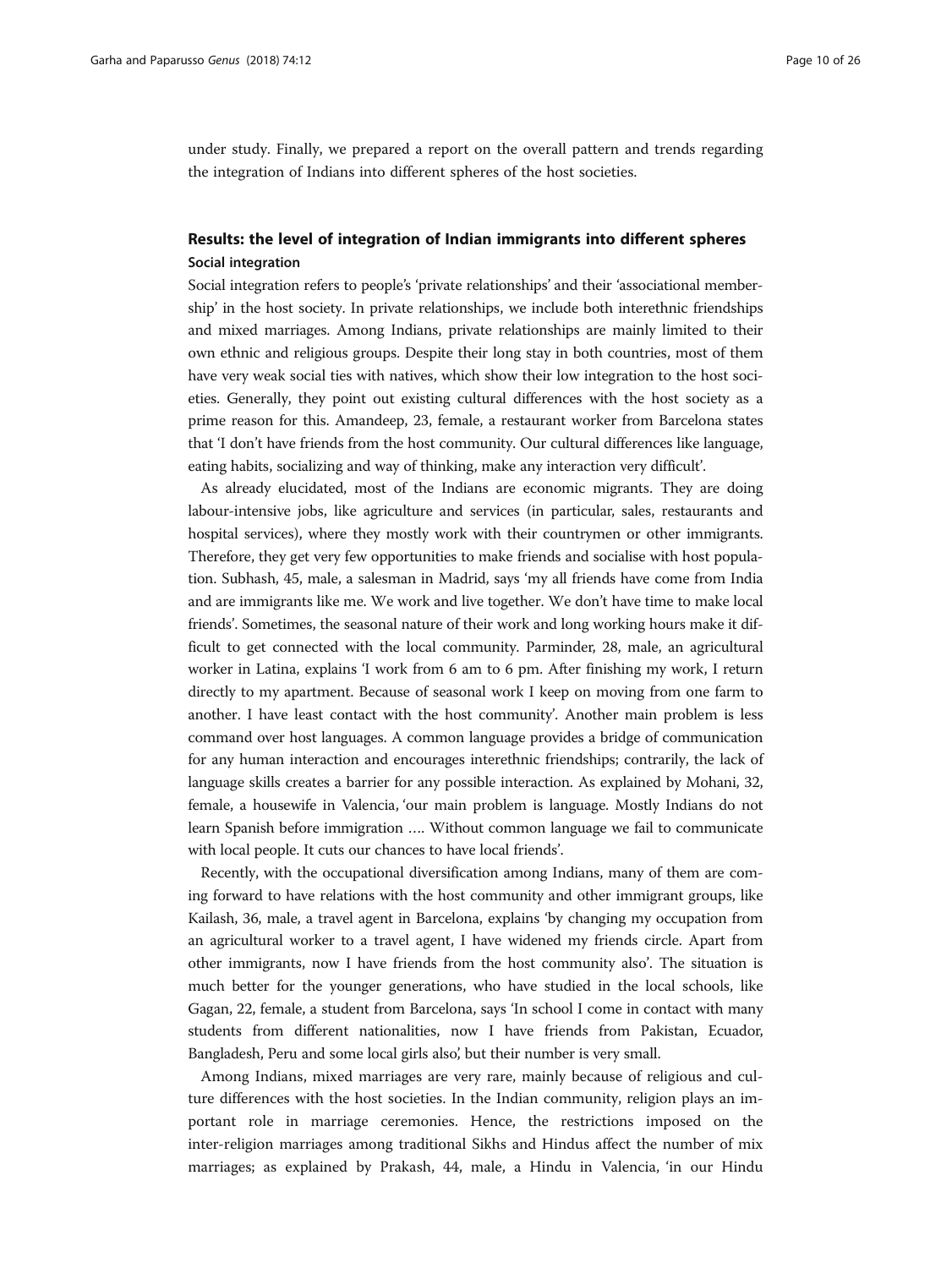marriage system bride and groom, should be from the same caste and religion. Otherwise, they are not allowed to marry'. Most of the young men and women in both countries also want to marry in their own community in India, as they feel that in the host societies the institution of marriage has lost its importance, like Sandeep, 23, female, a computer professional in Barcelona, says 'I will marry in India. Here in European society marriage has lost its importance. People live together without marriage, and if they marry they divorce in few months'. Sometimes, the differences regarding the gender roles and the division of work at home observed during the cohabitation with natives also discourage young adult males to marry in the host communities, as explained by Inderjit, 24, male, restaurant worker in Barcelona, 'I have a girlfriend here [in Barcelona], but I want to marry in India [with an Indian girl]. Especially after spending some time with her, I felt that I should marry in India, in our own culture, where gender roles are clearer'. Mixed marriages as an indicator of integration is also questionable because sometimes these are used instrumentally by migrants, as a source of residency or citizenship permits, like Avtar, 47, male, an unemployed in Barcelona, admits that 'I have done a paper marriage with a Spanish woman, to regulate my legal situation in Spain. I have paid her 6000 euros for this'. Interethnic friendships and marriages between Indian immigrants and natives are rare in both the analysed countries; this feature confirms their low integration to the personal sphere of the host societies.

As per the associational membership is concerned, Indians have very low participation in the host sociocultural or labour associations. Lack of information regarding immigrant NGOs is the main reason behind their low participation. Several religious places (like Gurudwaras 'Sikh temple' and Hindu temples) provide them platforms to socialise within their own group, but it limits their interaction with the host societies. Majority of Hindus in Spain and Italy associate themselves with the Hare Krishna Group, which has temples in Barcelona, Madrid, Valencia and Rome. On the other side, the Sikh community has organised itself around local Gurudwaras, which are the centres of their social life (Sikh temples, 22 in Spain, see Garha and Domingo [2018,](#page-24-0) and 62 in Italy). As explained by Baljeet, 35, female, a housewife living in Rome, 'we have a Gurudwara [Sikh Temple] in Rome, where we spend all our free time with friends and other community members, we hardly go out for socializing'. Finally, although most Indians belong to the working class, their participation in labour unions is also limited to some parts of the Brescia region in Italy. Sindhi business community in some cities of Spain, like Barcelona and Santa Cruz de Tenerife, has organised itself in some Industani clubs, but they are also limited to business elites and they have very limited contacts with the host society. In sum, we can conclude that in both countries, immigrants' social participation is quite low, although, contrarily to Spain, some Indian workers have started to participate in worker unions' activities in Italy.

#### Structural integration

In the Indian community, the education of kids is considered as a very important issue. The primary education is free of cost and available to all children in both countries. Mostly Indian parents enrol their children in public schools, but a majority of them are unsatisfied with the standard of education. On this regard Daljeet, 35, a housewife from Brescia, says 'I have enrolled my children in a public school. Here [in Italy] the access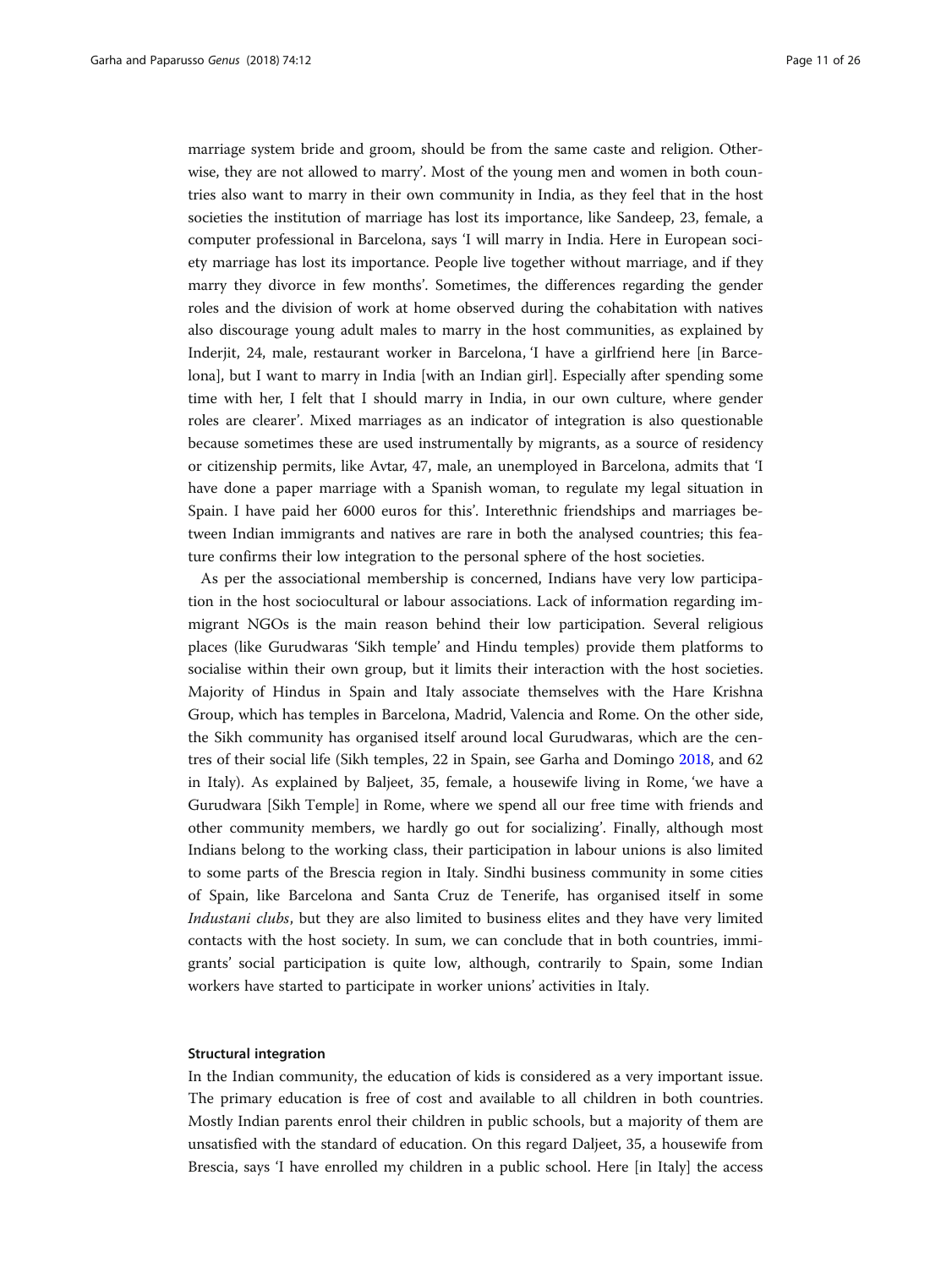to public schools is easy, but the quality of education is lower as compared to schools in India. Especially, they don't teach English. Private schools are good, but they are very expensive, which we can't afford'. Secondly, most Indian parents are also worried about the segregation of immigrant students in public schools and neglect of public education system on the part of local governments. According to interviewees, Indians who afford the fees also send their children to private schools. For example, Gurnaib, 34, male, a restaurant owner in Valencia, says 'In public schools you will find only immigrant children, upper-middle class Spanish families send their children to private schools … that is why nobody cares about public schools. I also enrolled my children in Cambridge school'. Owing to the lack of trust in the public education system, some parents encourage their children to enrol in professional courses, in order to have more chances to get a stable job in the future, like Avtar, 46, male, a factory worker in Brescia, says 'I encourage my sons to enrol in a professional course, here [in Italy] the higher studies are difficult and most of the immigrant students don't receive any job after completing their degrees. It is better if they learn some professional traits, so in future at least they can earn their livelihood'. Some Indian students have also noticed discrimination regarding the availability of scholarships to immigrant students who want to continue their higher studies, as explained by Ramandeep, 28, male, a student in Rome, 'There is no discrimination with immigrant students in primary schools, but when it comes to the higher studies, there exists some discrimination with them. School management encourage them to opt for professional courses, and often they do not receive any scholarship for higher studies'. To sum up, we can say that the public education system in both countries is not fulfilling the aspiration of Indian parents regarding their children's education. Consequently, most of them want to move on to an English-speaking country, where they think that their children will get better education. The stated discrimination in the upper education in Italy is a matter of concern also for the Indian community, as it reduces the chances of immigrant students to have higher education, thus affecting their upward social mobility in the host society. Conversely, in Spain, we have not registered any kind of discrimination in the public education system.

As argued in the '[Theoretical background](#page-2-0)' section, many European countries have recently implemented civic integration policies, with the aim of enhancing and, to some extent, controlling the level of cultural integration of adult immigrants in receiving societies (Paparusso [2016\)](#page-25-0). According to these policies, the immigrant's success in civic integration courses implies the issuance or the renewal of a permit of stay and the granting of the citizenship status. In Italy and Spain, municipal council entities provide civic and language courses for the immigrant population. In Spain, these courses are freely available for all immigrants including irregular immigrants, whereas in Italy, owing to the limited resources and infrastructure facilities, these courses are not fully operational yet and only available for regular immigrants (Paparusso [2016\)](#page-25-0). In Spain, the basic knowledge of Spanish and another regional language is a must for all applicants of continuous regularisation process ( $Arraigo<sup>1</sup>$ ). Therefore, all irregular Indian immigrants apply for these language courses. However, many of them consider these courses as insufficient for proper learning of the host languages, but they accept that these courses help them to regularise their legal status in the country, like Harwinder, 34, male, an irregular immigrant in Barcelona, explains 'I have done two language courses because now it is compulsory for the papers [regularization]. I still don't speak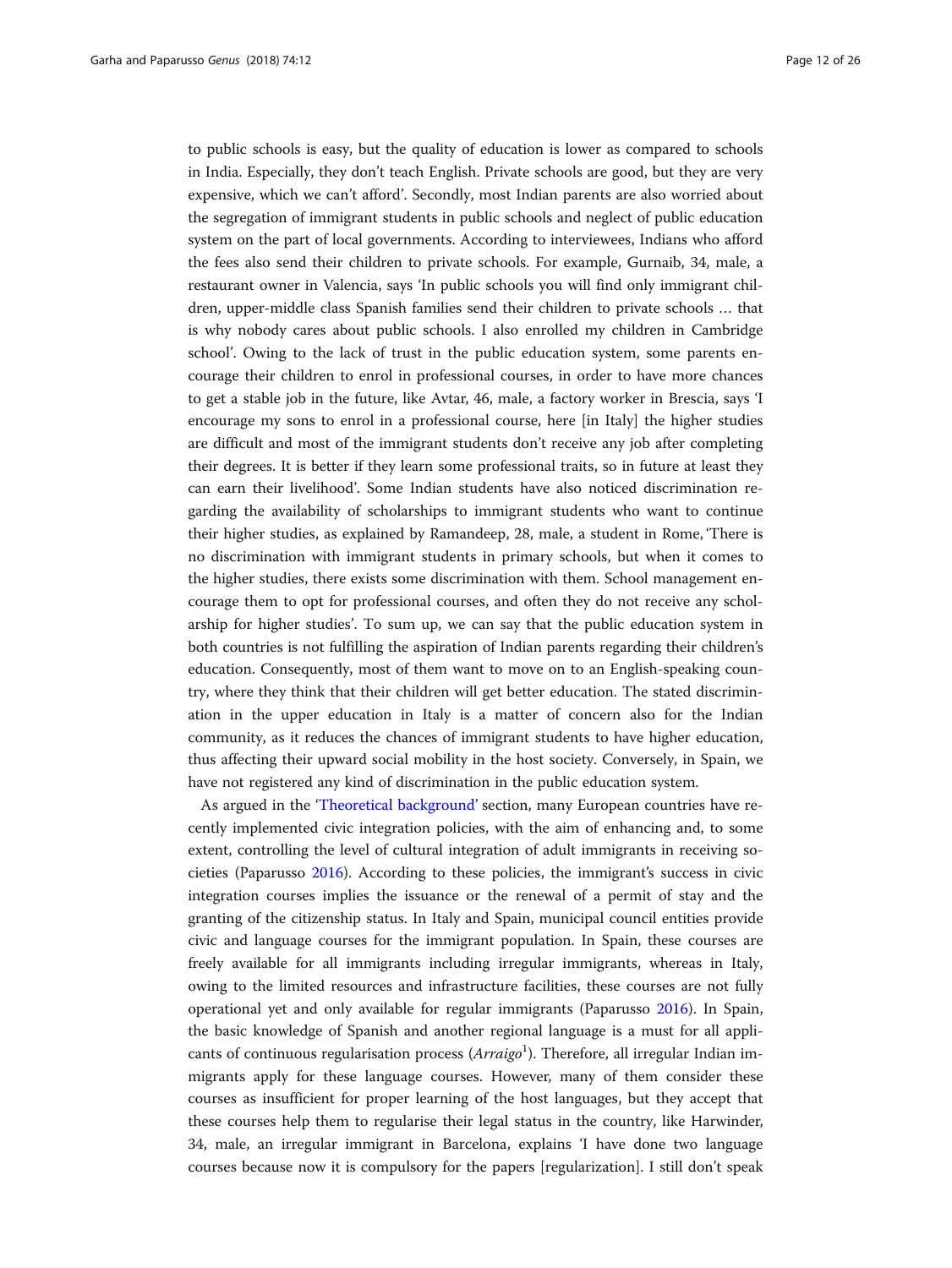Spanish or Catalan properly, but I have school certificates to fulfil the requirement of Arriago'. On the other side, in Italy, the knowledge of the Italian language (level A2) and culture is needed to renew the permit of stay, to apply for the long-term residence permit and indirectly to apply for naturalisation. But opposite to Spain, in Italy, all the language courses are reserved for regular immigrants. Hence, in a significant number of Indian immigrants who have entered irregularly in Italy or become irregular after arrival, the possibilities to learn the Italian language are extremely low. As explained by Param, 26, male an irregular immigrant in Rome, 'In Italy if you don't have papers, you cannot enrol in any public school, it makes very difficult to learn host language and get connected with the local community'.

Moreover, in both countries, employment offices, immigrant, catholic and no-profit organisations set up various professional courses for unskilled immigrant workers. However, the participation of Indian immigrants in the professional courses is still quite limited. It is mainly owing to the lack of information about these programs and the limited number of seats available in different courses. As explained by Kuldeep, 30, male, an unemployed in Barcelona, 'I have heard that the 'INEM' [employment office] offers some professional courses, but the information does not reach us on time. Every time when I go there they have no vacant seats'.

Indian immigrants in both countries have a high degree of residential segregation in poor housing areas (see Garha et al. [2016a](#page-24-0) for Indians in Spain). Low rents, easy availability of apartments and their will to settle close to their relatives and religious places are the main reasons behind this residential segregation (Garha and Galeano [2015\)](#page-24-0). According to Surjit, 54, male, a shopkeeper in Barcelona, 'In Barcelona good apartments are very expensive, that is why most of the Indian immigrants are living in deteriorated residential buildings of El Raval, Badalona or Hospitalet de Llobregat, which is the cheapest option in housing market'. In Spain, most of the Indian immigrants face economic exclusion from the good residential areas, but there are no recorded cases of discrimination against immigrants in the housing market. On the contrary, in Italy, some of the interviewees highlighted the discrimination in the housing market, which indirectly forces the immigrants to settle in poor residential areas, like Mandeep, 31, male, factory worker in Brescia, says 'many Italians do not rent their apartments to immigrants, especially, Asians or Africans'. This economic exclusion or discrimination based on origin contributes to the segregation of Indians in poor immigrant neighbourhoods, where they spend most of their free time with their countrymen or other immigrants, which reduces their chances to get integrated into the host society. Like Karamjit, 32, male, an agricultural worker in Latina, states that 'I live in an immigrant neighbourhood, where apartments are deteriorated, but cheap. No Italian lives in this area, so I hardly meet anyone here'.

As theorised in the so-called Southern European model of immigration (e.g. King et al. [2000](#page-24-0); Arango and Finotelli [2009](#page-23-0)), irregular immigrants largely contribute to the Italian and Spanish informal sector of the labour market, particularly at the lower skills level. It results in the definition of immigrants' residence rights primarily in economic terms and as temporary workers. As most of the Indian immigrants enter irregularly in both countries or become irregular after arrival and depend on the immigration laws of the host countries to regularise their legal status, the regularisation processes in both countries play an important role in affecting their status mobility and level of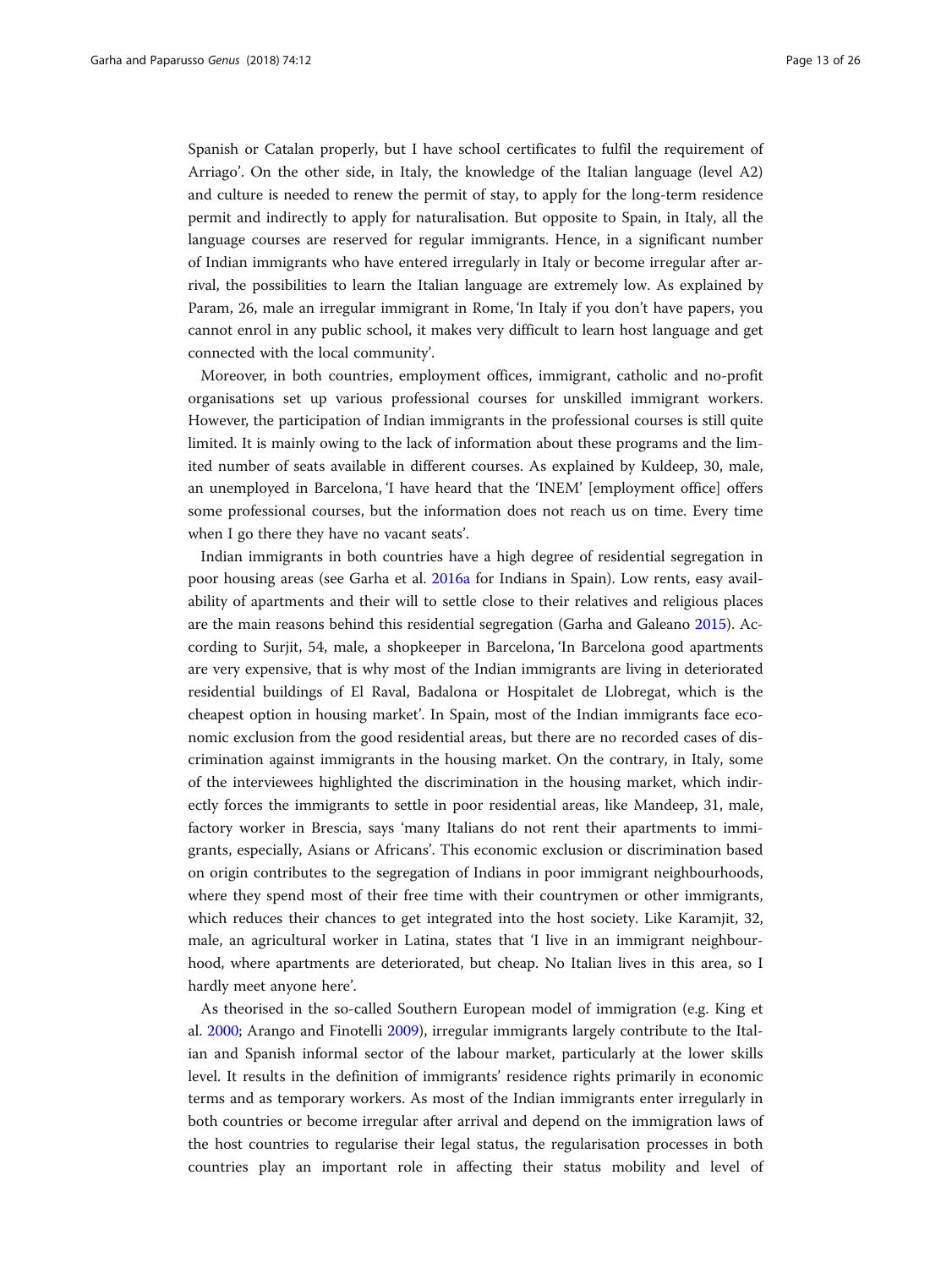integration. Since 2000, in Spain, the Arriago law has been initiated to control the number of irregular immigrants in the country. Although it is a lengthy process and has some serious weaknesses, it has helped 5745 irregular Indians to regulate their legal status during 2009 to 2015, who have entered irregularly in Spain and were living there for more than 3 years. According to Jasbir, 41, male, a chef in Valencia, who get regularised through Arraigo, 'The main problem with the 'Arraigo' law is its necessary pre requisites, as it requires three years of registered uninterrupted stay in Spain (without work and residence permission), knowledge of host languages, a full time work contract, police clearance certificate from the country of origin and a valid passport. Many Indians fail to fulfil these requirements'.

Unlike Spain, Italy does not follow a continuous process of regularisation of irregular immigrants. However, starting from the late 1970s, periodical amnesties have been used by the Italian governments as an ex post instrument to allow the regularisation of many immigrants in Italy and therefore the granting of residency rights (Paparusso et al. [2017](#page-25-0)). The uncertainty regarding the next amnesty negatively affects the settlement intentions of irregular immigrants that hinder their pace of integration. As explained by Hardeep, 33, male, a factory worker in Brescia, 'here [in Italy] you don't know when the government will announce next amnesty for irregular immigrants. This insecurity declines the stability of immigrant population and they always keep looking towards other countries, like Spain or Portugal for regularization'. In Spain, the Arraigo law gives hope to the irregular immigrants that if they stay in country, learn the language and arrange a work contract, after 3 years, they can become a regular resident. It works as a positive trap for irregular immigrants, because it pushes them towards integration. Conversely, in Italy, the uncertainty regarding the regularisation contributes to the provisional attitude of immigrants and do not provide them space for integration.

Generally, regularisations in both countries issue a temporary residence and work permit for 1 year, and its renewal depends upon the tax paid during the period of stay, the availability of a regular work contract, a minimum income and proper housing conditions. Immigrants who fail to fulfil these requirements may lose their residence permit and become irregular again. Among the interviewees, this does not occur very frequently: four in Italy and two in Spain have lost their initial residency permit, due to the lack of work contract or less tax paid in the first year of stay. This supervening irregularity among Indian immigrants is more visible in Italy than Spain. As according to Satnam, 55, male, a salesman in Rome, 'a significant part of irregular immigrants of Indian origin in Italy entered with working visas of six month or nine months, which they often fail to renew and become irregular. Also sometimes people provide some fake work contract to get the working visas for their relatives and when they reach Italy, they don't find any work contract to renew their permits'. We know that moving from a regular to an irregular status has a very negative impact on immigrants' lives and on their status mobility in the country of residence, because of the difficulties to re-fulfil requirements (Paparusso et al. [2017\)](#page-25-0).

In Spain and Italy, the acquisition of citizenship is a lengthy process, which for non-EU migrants, like Indians, takes 10 years of uninterrupted legal stay in the country and some knowledge of the host language, history and culture. The new criterion based on civic exams in Spain has declined the chances of many Indians to become a naturalised citizen of their country of residence, like Resham, 35, male, a restaurant worker in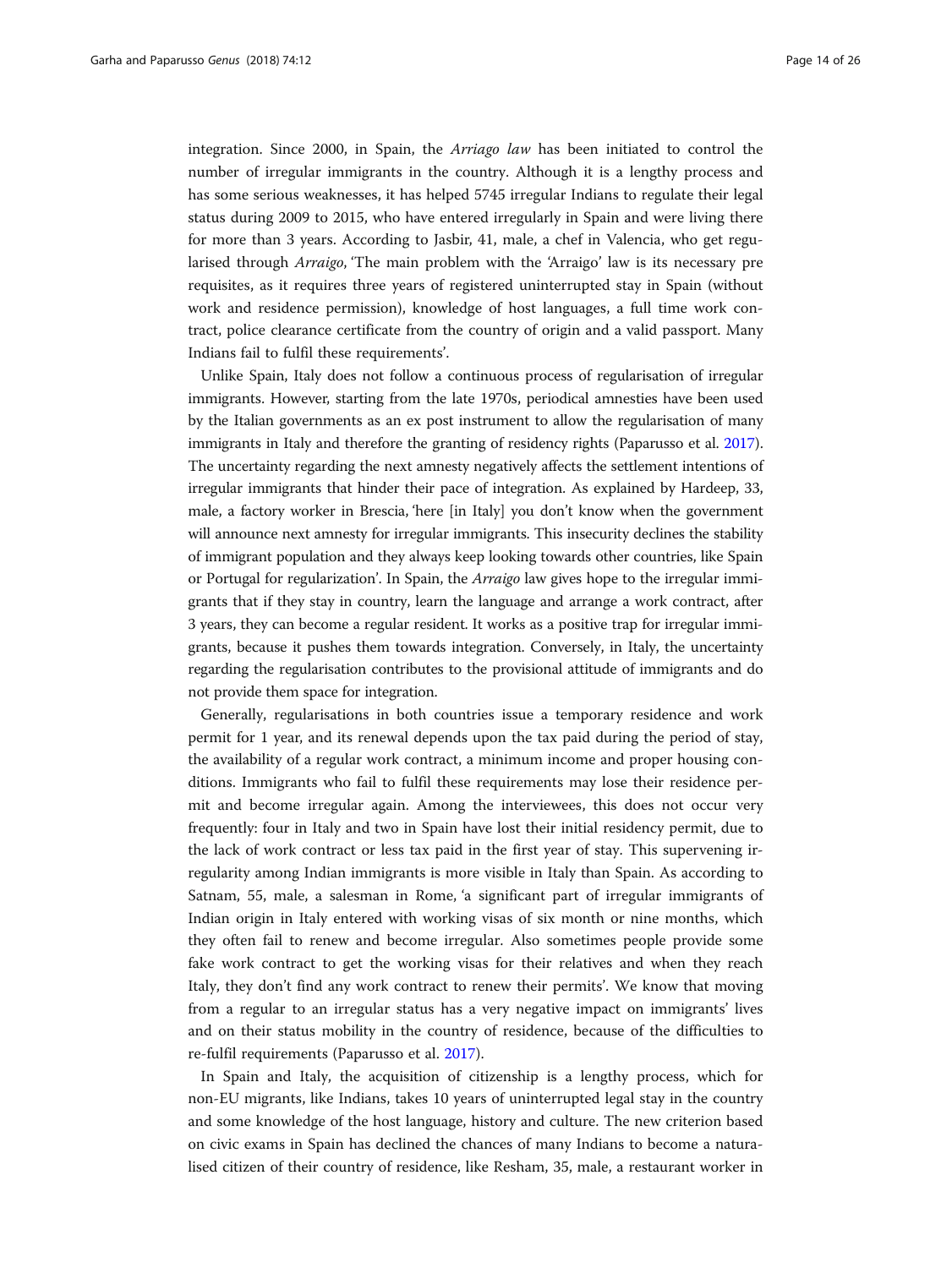Barcelona, claims that 'I want Spanish citizenship, but now they have placed an exam also, I don't know if I will get it or not'. In Italy, no citizenship test is required for naturalisation; however, the knowledge of the Italian language and culture is required for the immigrants who apply for host citizenship in a discretional way, as elucidated before. Thus, the limited knowledge of the Italian language can represent a problem for those Indians who want to acquire the Italian nationality. In Spain, Latin American immigrants need only 2 years of regular residence to apply for the citizenship status. This discrimination hurts sentiments of other immigrants, as expressed by Jagtar, 34, male, a salesman in Madrid, 'this positive discrimination with Latinos, makes us feel as second-class citizens. It is against the principles of equality before law and shows the double standards of the Spanish government'. Deprived of the host citizenship, most Indians feel less attachment or sense of belonging with the host countries, which results in their low integration into the host society.

In particular, most of the Indian immigrants consider citizenship as a key that can open the door of the Western world, for them and for their children. On this regard, Satnam, 55, male, a salesman in Rome, says 'I think the citizenship is must for everybody, especially for children. With European citizenship they can move to any country'. Hence, for the Indian immigrants, it is difficult to conclude that the host citizenship positively or negatively affects their integration process. Moreover, Indians in both countries declare their intention to move to the UK. Although our respondents do not directly mention Brexit in their narratives, we believe that it may affect their long-term migration intentions, changing their preferences for other English countries. For instance, we could make the hypothesis that the fact that some of them have started thinking to migrate also to Canada, where they have some kinship networks and think their children will have a better future, could be partly related to it. However, our interviews do not allow us to verify this hypothesis.

Despite their low socioeconomic profiles, Indians have been significantly contributing to the labour market and economic development of the host countries, especially by filling the jobs, like agricultural labour, industrial worker or hospitality services, which the native population are reluctant to do (Sahai and Lum [2013\)](#page-25-0). Nevertheless, Indian immigrants are mostly trapped in the low-paid blue-collar jobs, which affect their upward economic mobility and integration into the host society (Lum [2010](#page-24-0)). The host communities generally appreciate them because of their honesty, limited demands, easy availability and sense of responsibility. Manjeet, 40, male, an agricultural worker from Brescia, says 'Indian immigrants in Italy are mostly engaged in manual jobs, like cleaning of cow sheds and agricultural work, which the local people don't want to do … local farmers prefer us because we do these jobs at very less price, without demanding worker's rights'. As a result of their occupational segregation in low skilled jobs, they have very limited contact with the host working class. It reduces their social circle to their countrymen or other immigrants, with whom they share their work places.

Owing to the recent economic crisis (2008–2014), most of the Indian parents feel insecure about the future of their children in both countries. The high unemployment rate, even for the native population, is their major concern. Malu, 48, female, a shopkeeper in Santa Cruz de Tenerife, explains that 'My son has completed a diploma here [in Spain], but there are no jobs in Spain, even the local people are immigrating to other countries for work, may be in future my son will also migrate for work'. Even in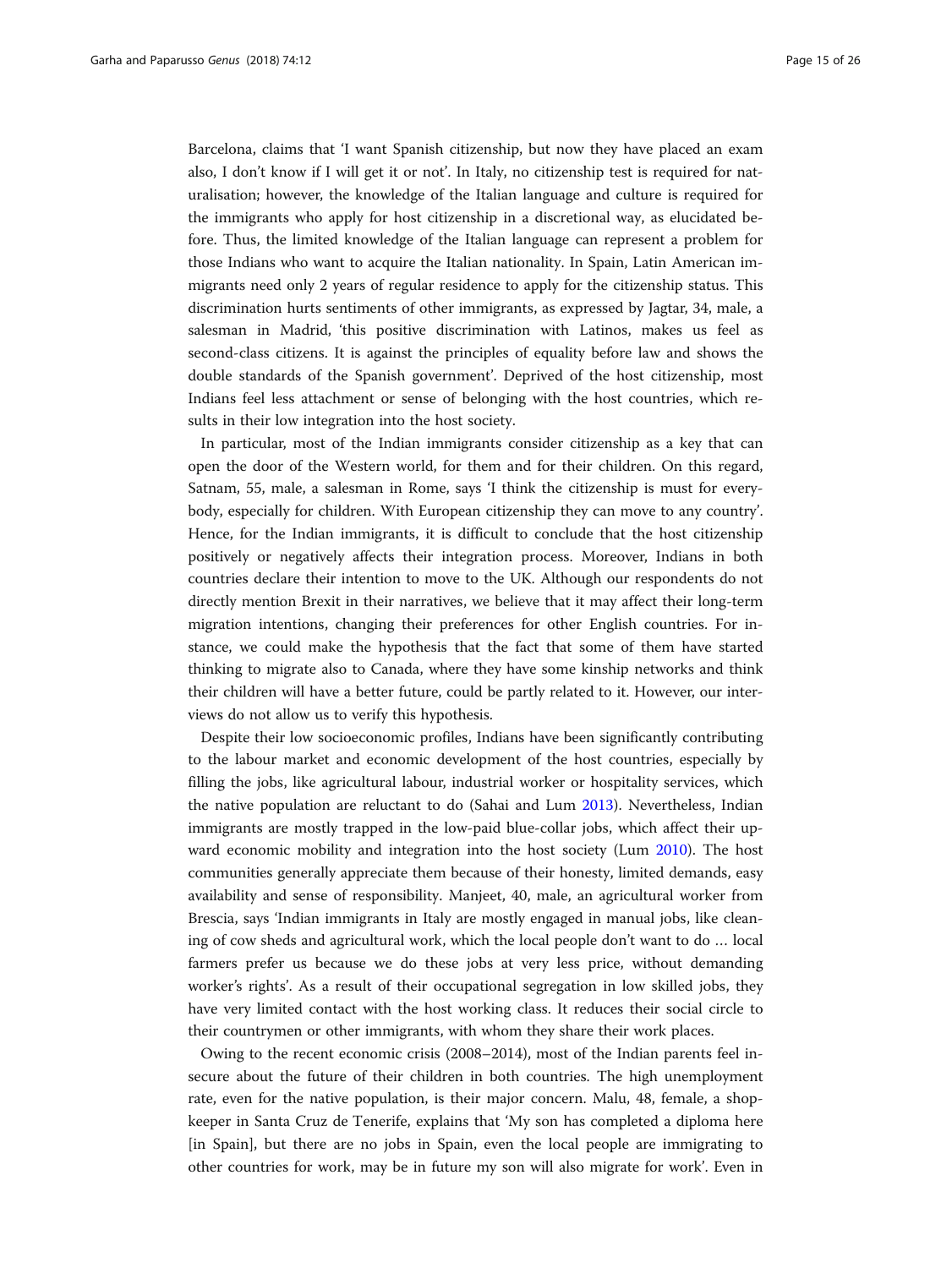the Sindhi community, which is an economically well-established business community, economic uncertainty is increasing. They are also worried about the continuation of their family businesses, and some even have diverted their attention towards services and public administrative jobs, which can be seen as a positive move towards integration. Chandru, 53, male, a shopkeeper in Santa Cruz de Tenerife, Spain, shows his concern as 'Businesses are not going well. I think our next generations will have to leave our traditional occupational niches and look for jobs in other sectors'.

Another important aspect is the limited participation of females in the host labour market. In the Sikh community, which makes the majority in both countries, the participation of females in the labour market is considerably lower than Malayali (who mostly work as nurses) and Sindhi females (who are mainly engaged in family businesses). This low participation in the labour market reduces their contact with the host society and adversely affects their integration, as in the words of Vasundra, 34, female, a nurse from Rome, 'here in Indian community women are mostly limited to their houses. They are unemployed and do not go out in search of work. It reduces their contact with Italians and affects their level of integration into the host labour market'. To sum up, we can argue that Indian immigrants, especially males, in both the countries have higher employment rates, compared to other immigrant groups, but they mostly work in the unskilled sector of the host labour market; this affects their upward economic mobility and integration into the host society.

#### Cultural integration

In the behavioural and attitudinal sphere, we include the moral attitude towards gender roles, divorce, cohabitation and homosexual relationships. In the Indian community, there is a clear divide regarding the perceptions of the host society. There are some Indians, like Gurwinder, 24, female, a factory worker from Valencia, who claims that 'the host society is an egalitarian and free society, where all individuals have full freedom of choice, without any racial and gender discrimination' and admires the openness of the host culture. However, for the majority of Indians, the host society is excessively open, individualist and lacking family values, like Swaran, 48, male, a shopkeeper in Barcelona, says 'here [in Spain] the society is excessively open, young boys and girls wear short cloths, call their parents with their names, and drink or smoke in front of them, which is unacceptable'. Similarly, regarding divorce and cohabitation, the majority of Indians have traditional views, like Jayant, 49, male, a wholesaler in Valencia, says 'European society is a mess, here young boys and girls start cohabiting without marriage … they change their partners like dresses and don't want kids … mostly they don't marry, but if they do, they get divorced soon'. Owing to their religious beliefs, most of the Indians are against same-sex marriages. As explained by Kulwant, 37, male, a milkman in Brescia, 'In our culture it is clear that each man for a woman, and each woman for a man, but here [Italy] boys are marrying with boys and girls with girls … there is no sense at all'. When it comes to gender roles, in the Indian community, the division of work is also very traditional: males are breadwinners and females are housewives. There are some men, who do not allow their wives to go out for work, but most of the women claim that their husband has no problem with their desire to work. Mostly they do not get any job due to the responsibility of kids and the lack of host language skills.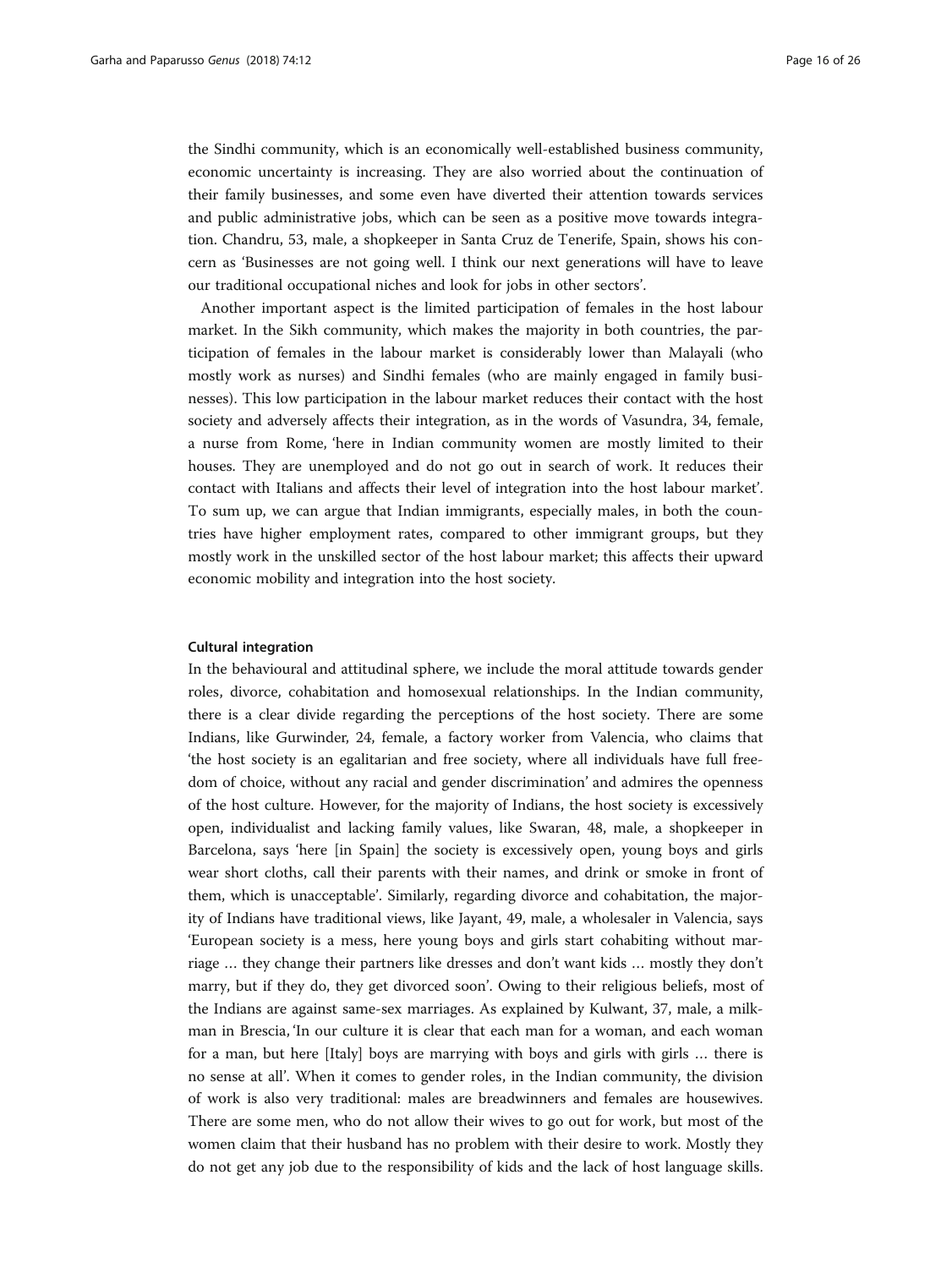Sarabjeet, 34, a housewife in Rome, says 'My husband goes out for work and I manage home and children. I want to work outside, and my husband has no problem with it, but now I have two kids and I want to give time to my kids'.

Religious matters include religious practices, like attendance of places of worship, food avoidance for religious reasons, attitudes towards both host and origin country festivals and attitudes towards being a member of a religious association. Among the Indian immigrants in both countries, majority belongs to the Sikh religion, which is broadly divided into Moderate (90%) and Baptised Sikhs (10%) (these estimates are provided by the Gurudwara managing committee heads in both countries), followed by a small number of Hindus, Christians and Muslims. Owing to their unique physical appearance (with turban and long beard), outfits, diet (purely vegetarian) and lifestyle (no smoking and no drinking alcohol), baptised Sikhs find it difficult to fit in the host culture. Gursharan, 24, male, a baptised Sikh from Barcelona, argues that 'I cannot fully adopt Spanish culture, because I have everything different, starting from my physical appearance, my cloths, my food, my music, my way of living, everything is different'. It is also a big problem for the school-going baptised Sikh children, who got bullied by their classmates and cannot share meals with other kids. Kuljit, 37, female, mother of two baptised kids in Brescia, explains that 'Here [in Brescia] in schools, children tease my sons for having long hairs. It puts enormous stress on their young minds. Secondly, my kids are vegetarians and in school they serve meat in the midday meals, so I have to bring them back to home for lunch and it reduces my chances to work outside'. Baptised Sikhs also face bans on wearing their religious symbols at public places, which includes a sword Kirpan. Sukhchan, 42, male, a Gurudwara committee member in Madrid, explains that 'as a baptised Sikh I am not allowed to undress my sword, but here when police caught me with sword, they snatch it and fine me … now because of this ban I don't go out of Gurudwara sahib with sword'. They also face discrimination in the labour market as many employers (especially in the hospitality and sales sector) hesitate to hire them because of their different look. Some of them even change their physical appearance to be eligible for jobs in the hospitality sector. Ravinder, 26, male, a restaurant worker from Valencia, who changed his look, explains that 'I was a baptised Sikh in India, when I reached Spain my friends told me that if you don't trim your hairs, you will not find any job in Spain, so I trimmed my hair and now I am working in a restaurant'. The number of baptised Sikhs is very small as compared to the moderates, who have adapted their lives according to the cultural norms of the host societies. Majority of them have cut their hairs and modified their eating habits to get mixed in the host society and get jobs in restaurants and hospitality sector.

Another main problem is related to the opening of new Gurudwaras or Temples in the host countries. After the religion-based attacks in many European cities, people feel unhappy with the opening of any new religious places in their neighbourhoods. In Spain, the local population stopped the construction of Gurudwara in various parts of Barcelona, as explained by Karan, 36, male, a baptised Sikh in Barcelona, 'Local people were against the inauguration of Gurudwaras in Salt, Olot and Santa Coloma de Gramanet municipalities. They confuse us with Muslims, and saw it like an encroachment of their space by a foreign religion'. It has damaged the relationship between the Sikh community and the hosts in many cities. In comparison to the Sikhs, the Indian Christians and Hindus do not have such problems with the host society. Indian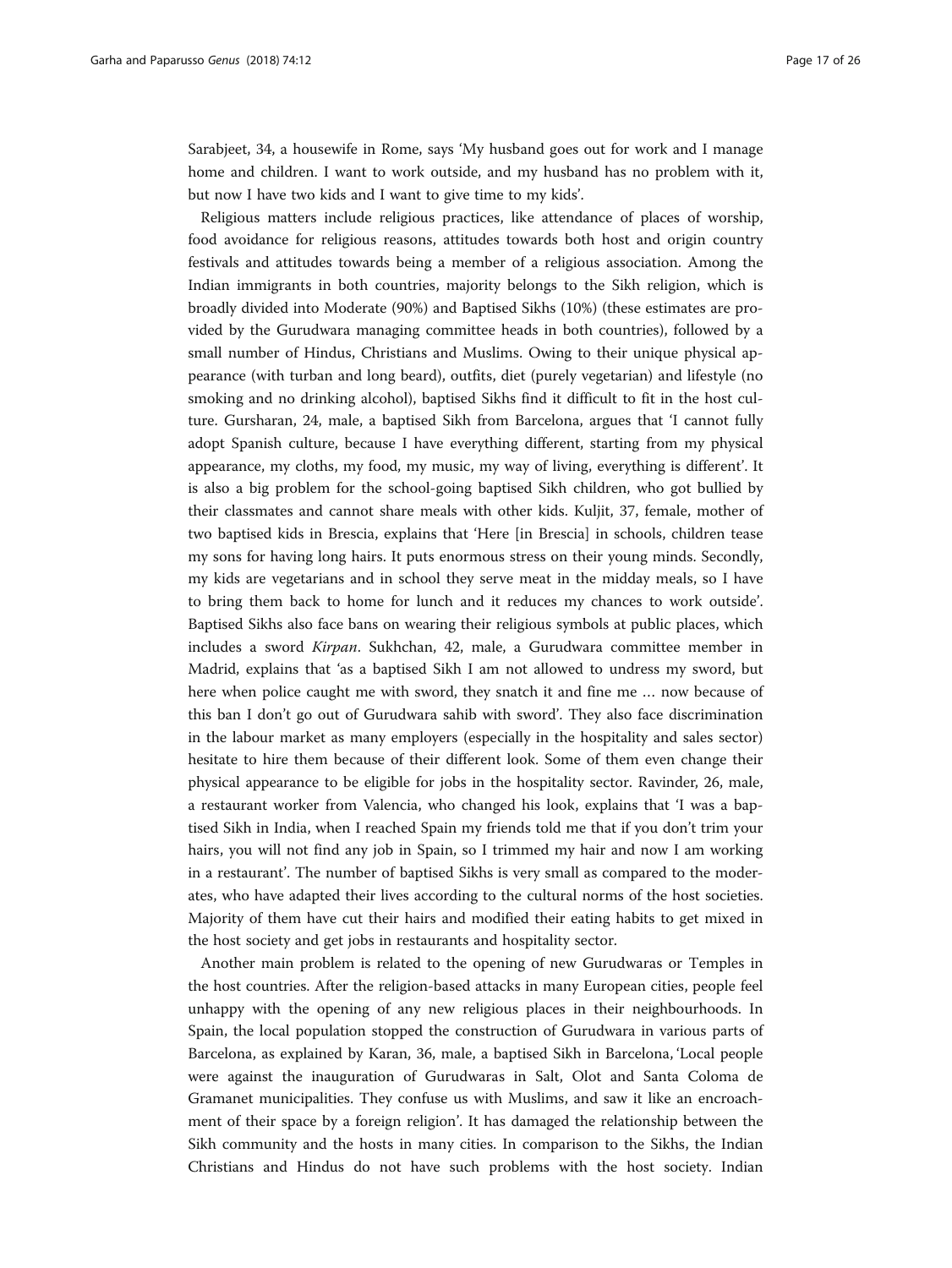Christians settled in Italy feel blessed to be in a Christian country. Among the interviewees, most of the Indian Hindus have also expressed their freedom to practice their religion in the host countries, like Prem, 54, a Hindu priest in Krishna Temple in Barcelona, says 'here [in Spain] people are very kind to all other religions of the world. They give full respect and freedom to practice any religion. Even there are many Catalans, who have converted to Hinduism'. As far as the religious sphere, most interviewees in Italy expressed a higher level of satisfaction compared to interviewees in Spain. In Italy, the Sikh population is currently trying to register Sikhism as a registered religion and organising itself to have a presence in the local politics.

Indians mostly do not take part in the local festivals, mainly because of their very little knowledge about the host festivals. But they do celebrate Indian festivals in their religious temples or by renting public buildings. According to interviewees, all religious groups invite the hosts to take part in their religious events (Nagar Kirtans, Poojas and Yoga camps), but the response of the local community is very limited. Kashmir, 57, male, Gurudwara head from Barcelona, states that 'We celebrate our Sikh festivals in Gurudwara sahib and invite local people to take part in our festivals, but only few people from the native population come to join us'.

In the cultural preference, change in immigrants' preferences for food, music and art under the effect of the host culture and the impact of immigrants on the arts, cuisine, music and fashion of the host society is included. In Spain and Italy, we still do not find fusion of Indian music and cuisine with the host ones, like we see in other countries of Indian diaspora (e.g. the UK Bhangra Pop music and Manchester's Curry lane). Some of the Indians stick to their traditional Indian vegetarian diet mainly because of their religious beliefs, like Gagandeep, 21, male, a baptised Sikh from Hospitalet de Llobregat, says 'I have my vegetarian diet. I don't eat Spanish food because they put meat or eggs in all dishes'. But most of Indians have added the local dishes in their daily meals, like Gaurav, 24, male, a salesman in Madrid, Spain, says 'I love Mediterranean food. My favourite food is Pizza and Pasta; occasionally I eat Indian food also, but now I find it very spicy'. An important change is occurring in some supermarkets in major cities of both countries: now, they provide a separate section for South Asian food, in order to satisfy the needs of the immigrant population. Moreover, Indian Bollywood music and dance is also becoming popular in some parts of Spain. In the future, it will be interesting to see when and how the Indian cuisine and music get fused with those of the host countries, and hybrid music and cuisine come out from this fusion.

For the Indian immigrants, the host language remains one of the main integration problems in both countries. Majority of Indians have none to very little knowledge of host languages, which affects their personal, social and economic life, and level of integration into the host society. Even within the Indian community, a majority of Sikhs have relatively little language skills as compared to Indian Christians and Hindus. Sometimes, the skills learned in India become useless because of the lack of host languages and the long waiting time for the homologation of professional degrees in both countries, like Nitu, 30, female, a housewife in Roma, explains that 'for me language was the first main problem. In India, I was a nurse in a hospital, but here [Italy] without Italian, I failed to get any job. Even my nursing degree is not homologised here, so all skills learned in India becomes useless here, that's why I don't want to settle here permanently'. Indian immigrants who are engaged in sales and health care services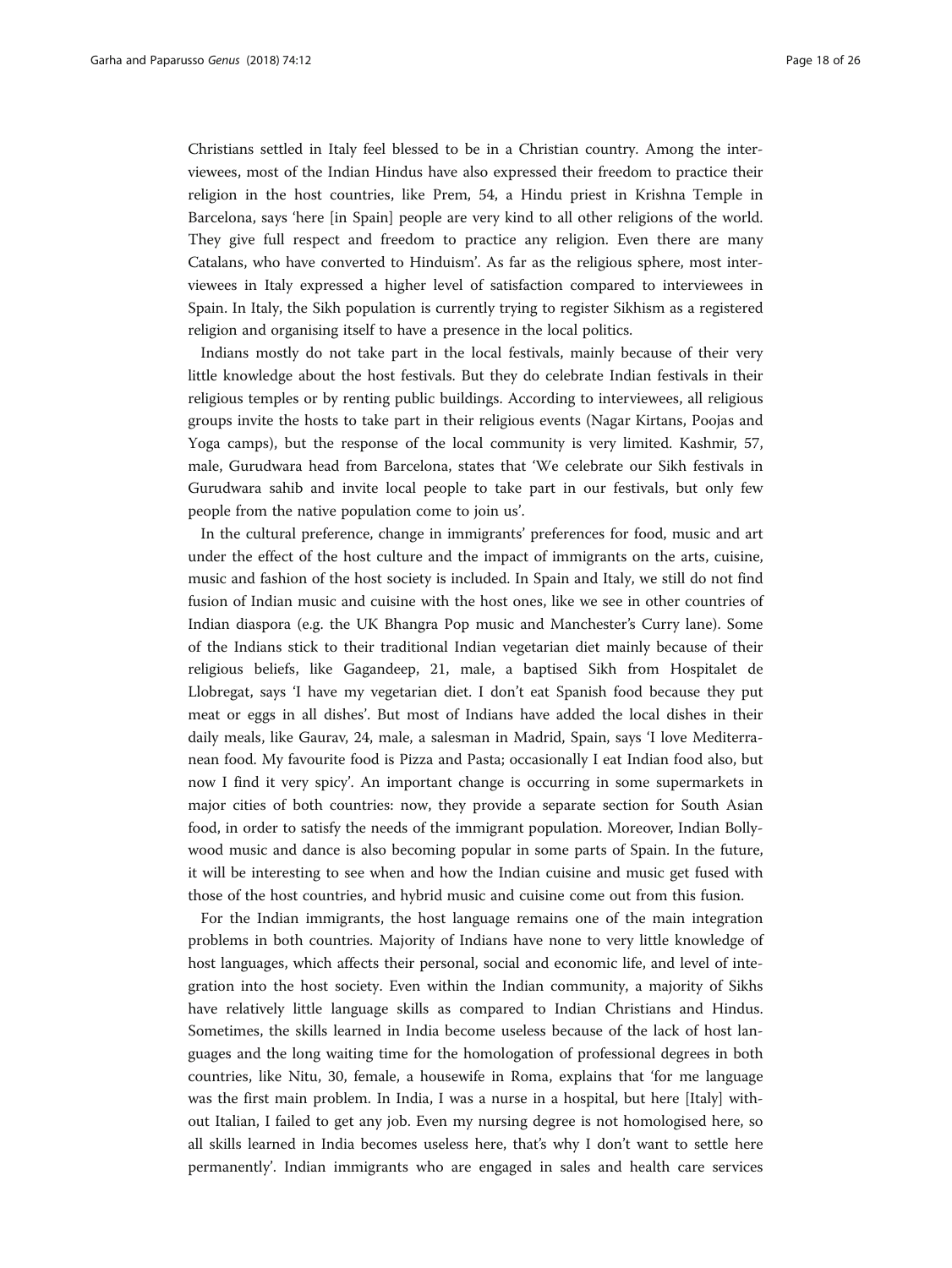(mostly Sindhi shopkeepers or Malayali nurses) learn language quickly to fulfil the requirements of their jobs; conversely, for the agricultural labour and other manual factory or construction workers (mostly Punjabis), the language learning process is very slow. As Pritpal, 47, male, a construction worker in Barcelona, states that 'I am living in Spain for the last 13 years, but still I speak only functional Spanish. Mostly I work with Indians, so I don't feel any need to learn it'.

Indian families take huge interest in the language learning of their children. Most of the Indian children speak their native language (Punjabi, Hindi, Sindhi or Malayalam) or English with their parents and the host country's language (Spanish or Italian) with their siblings and friends. Generally, parents are worried about the lack of English in public schools and preservation of their native languages. Gopal, 47, male, a shopkeeper in Santa Cruz de Tenerife explains: 'With my children I converse in Sindhi, and sometimes English, so that they can learn their mother tongue, and a foreign language. The Spanish they will learn in schools, but mother tongue is necessary for their attachment to their own culture and English is compulsory for their future. With English they can migrate and work at any place'. While retention of migrants' own language may offer no advantage in educational attainment, it may nevertheless do so in relation to the migrant's sense of belonging and access to ethnic networks. Recently, in many Gurudwaras and Hindu temples, language of origin courses has been organised for children; Gurmukh, 63, male, head of Gurudwara committee in Barcelona, explains 'In Gurudwara we organise summer camps for children, where we teach language and religion. It is very important otherwise they will forget their mother tongue'.

#### Identificational integration

The sense of belonging is a fundamental sign of integration, as already stressed. It shows the level of attachment and the loyalty with the host communities. The Indian immigrants have shown very little attachment to the host countries, as they believe that their true home is in India, and Italy and Spain are only their temporary shelters. As in the words of Balwinder, 48, male, a factory worker living in Barcelona for the last 21 years, 'my true home is in India. I have lived almost half of my life here [in Spain], but still my feelings are attached to the places where I have spent my childhood and teenage'. Generally, the Indian community has not experienced any racial or ethnic discrimination in both countries. They have very positive thoughts about the host community, but some explain about a shift in the host's attitude towards immigrants because of the increasing incidences of crime committed by immigrants, like in the words of Kamal, 30, female, a shopkeeper in Barcelona, 'Generally, native people are very good. They treat all immigrants very well, but due to the increasing crime mainly because of Romanians, Moroccans or African immigrants, now they feel afraid of immigrants and don't want more immigration'.

In the Indian community, the concept of identity is multi-layered. Most of the Indians first identify themselves with their place of origin in India (like Punjabis, Haryanvi, Keralite or Sindhis), then with their religion (Sikh, Hindu, Muslim or Christian), then with their national status (Indians or foreign citizens) and lastly with their new place of residence (Italian or Spanish). Mostly they feel that in the minds of the host community, their identity will always be an immigrant. Gurpreet, 30, male, a salesman from Madrid, explains his identity as 'I am a Punjabi Sikh, from India, this is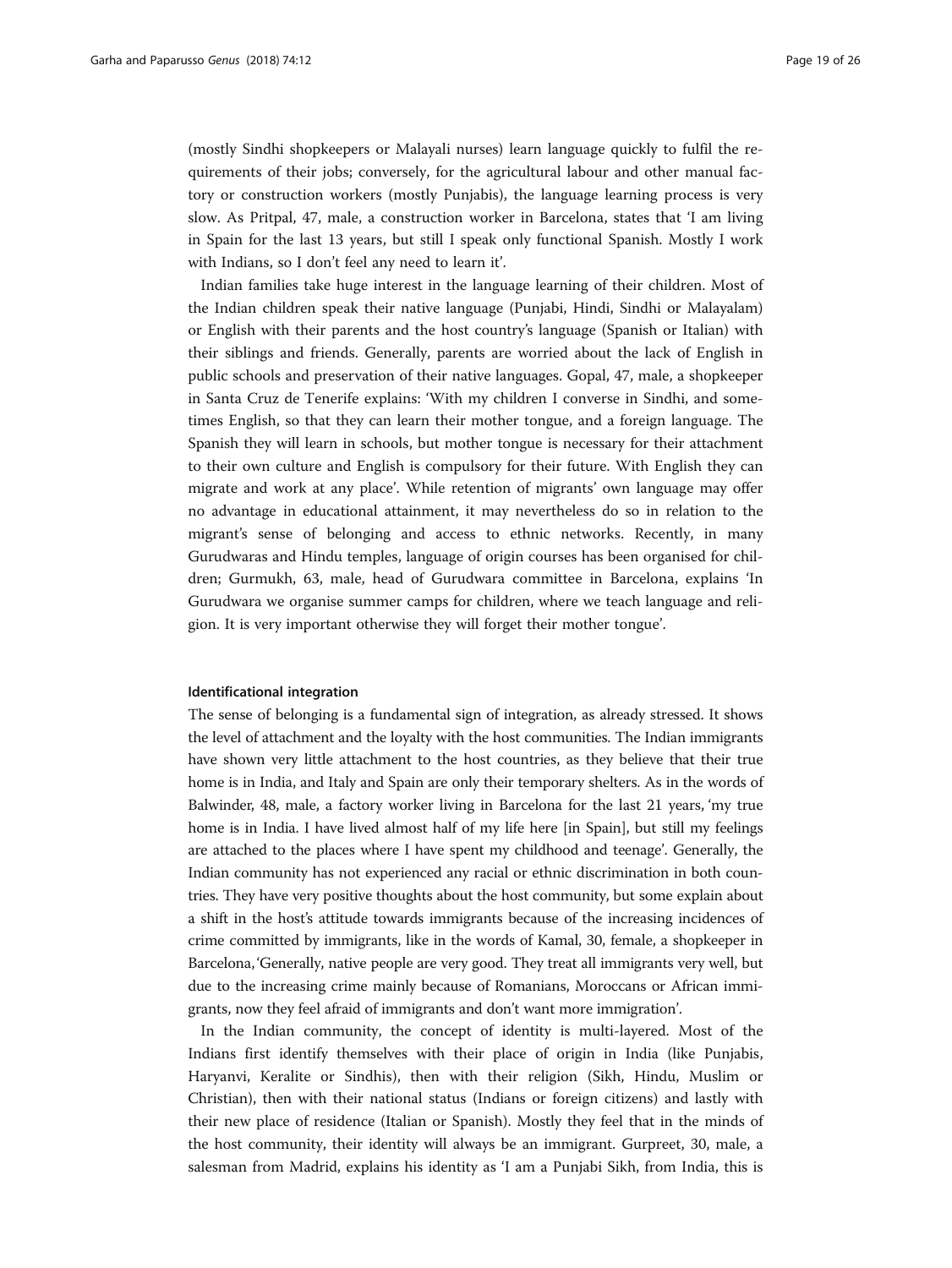<span id="page-19-0"></span>my identity. When I will get the Spanish nationality, I will add another layer of being Spanish to it. But I will remain Indian forever -an immigrant- in the eyes of local people'. A very crucial aspect of immigrant integration is the degree to which the host society permits insertion of immigrants into the society through its policies, programs and integration initiatives (Sardinha [2009](#page-25-0)). While explaining the attitude of Italian people regarding the immigrants, Ranjit, 48, male, an agriculture worker from Latina, says 'Italian people don't want to make us 'Italian', they need us for work. We are welcome here until we serve their purpose, when we start asking for our rights, they will label us as foreigners and through us out'.

Many Indians (especially Sikhs), complain about their confused identities in both countries, as the hosts often confuse them with Pakistanis or Afghanis in Barcelona and Bengalis in Rome and Madrid. It is basically owing to the large concentration of other immigrant groups in these regions. Baptised Sikh males are confused with Muslims and owing to this confusion sometimes, they receive harsh treatment from hosts. Harjeet, 28, male, a baptised Sikh from Barcelona, explains 'often local people confuse me with Pakistanis and sometimes they call me Bin Laden or terrorist. Sometimes I feel hurt, but I know they are ignorant and don't know anything about me and my religion'. Among immigrants, the emergence of hyphenated identities is a symbol of integration and the acceptance of host society as their new home. Some Indians in both countries have started presenting themselves as Spanish-Sindhis or Italian-Sikhs.

#### Integration and transnationalism: quite conflicting processes

As well acknowledged, transnationalism and integration are two interconnected processes and they are not necessarily mutually exclusive (Cassarino [2004](#page-23-0); Carling and Vatne [2014\)](#page-23-0). However, their outcomes are not always easy to schematise: integration tends to strengthen the linkages with the country of residence, while transnationalism reinforces those with the country of origin. According to transnationalism, frequent movements between host and home countries and exchange of information, which have been intensified through the advancement of technologies, can increase migrants' opportunities to remain connected with the country of origin. However, transnational migrants may decide to return to their homeland to invest with the resources acquired from the host country, regardless of the level of integration abroad (De Haas and Tineke [2010](#page-23-0)). From another perspective but similarly, according to the social network theory, migrants are likely to move and eventually to return home if they maintain ties with their former place of settlement (Glick Schiller [1999\)](#page-24-0).

Transnational networks provide a mechanism for the flow of information and resources in the global Indian diaspora, which help them to move from one country to another. It often results in the provisional attitude towards their permanent stay in the first host country, where the conditions are not satisfactory. In particular, when they compare their standard of living with that of their relatives or friends in other destinations countries, it discourages them to nurture a sense of belonging and attachment to the country of residence and in putting effort to increase their degree of integration into the host society (Fig. [3\)](#page-20-0). In particular, the information they receive from their transnational community, about work and living conditions elsewhere, facilitate their plan to move on to other countries, where they think they can find better jobs and welfare conditions for themselves and their children.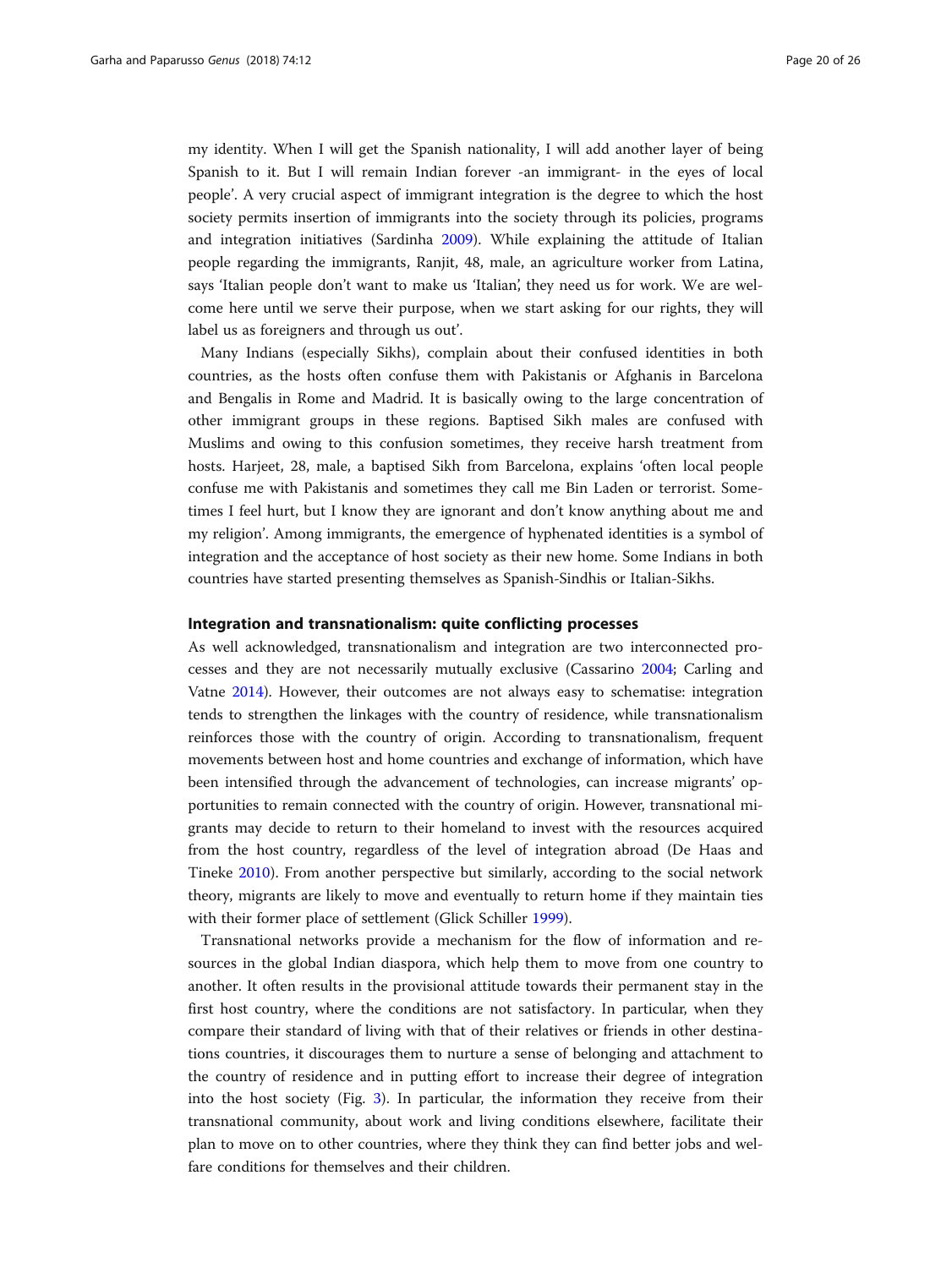<span id="page-20-0"></span>

As explained by Gurjeet, 42, male, a restaurant worker in Barcelona, 'at present the flow of information and transport is very fast. People receive information from their relatives and friend, and compare the opportunities at different places. If they find that there are more opportunities at other destination, they move on there'. We believe that this mechanism may encourage the so-called instrumental use of citizenship that the 2008 economic crisis has contributed to increase (Finotelli et al. [2017\)](#page-24-0) and according to which the citizenship of the host country is used by immigrants to move to EU or non-EU destinations. Sandeep, 32, female, a housewife from Brescia, illustrates her plan 'my sister lives in the UK. She told me that life in the UK is very good. There are many jobs for women also, and for kids the best English education is available at relatively cheap price. So, when we get red passports [citizenship], we will move on there'. In Spain, 22 out of 48 and, in Italy, 24 out of 38 respondents have declared the intention to re-emigrate after having received the citizenship of the host country. Moreover, some of them affirm that their friends or relatives have already moved to the UK or to Canada, after having obtained the host nationality. In Italy, the number of people interested in onward migration is higher than Spain. Nevertheless, our findings do not allow us to conclude that Indians are making an instrumental use of citizenship, even though they point to a possible instrumental approach to citizenship acquisition: obtaining the citizenship of the country of residence also in order to move to other destinations, especially when the integration process and thus the sense of attachment to the host country appears fragmented and the transnational links within the diaspora quite strong, as in the case of the Indian community in both countries (Prieto et al. [2018\)](#page-25-0).

Finally, the perceived provisional stay in Spain and Italy, together with the objective difficulties met in learning a language, which is quite different from their own languages, discourages Indians to put the necessary efforts in learning the language and culture of the host countries. On this regard, Sarabjot, 38, male, a serviceman in Barcelona, says 'I don't want to learn Spanish or Catalan perfectly because I am not going to live here forever. I have relatives in the UK. They are going to sponsor my visit there. If plan goes well, I will settle there permanently'.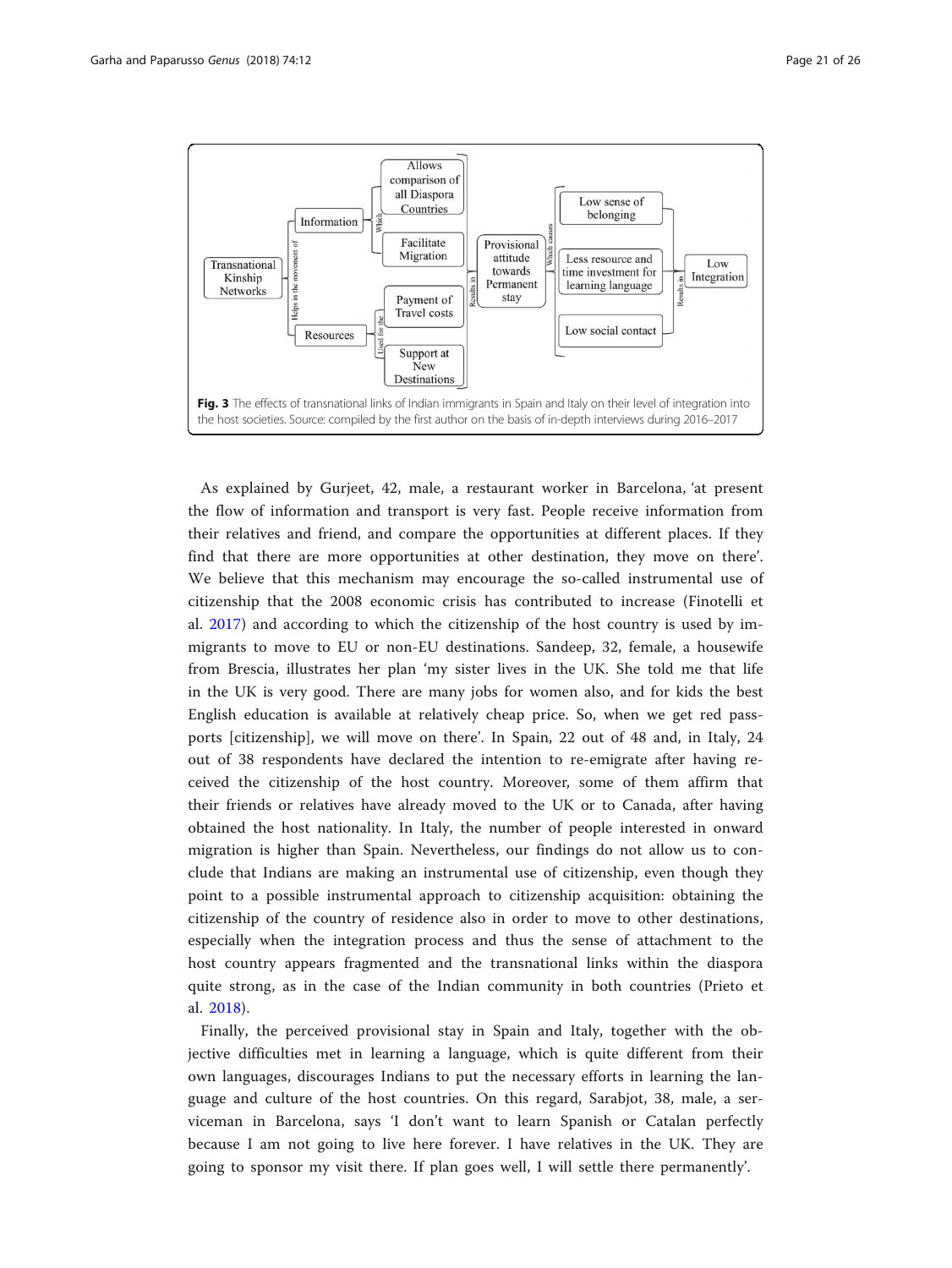#### <span id="page-21-0"></span>Conclusions

Integration can be understood as 'processes that increase the opportunities of immigrants and their descendants to obtain the valued 'stuff' of a society, as well as social acceptance, through participation in major institutions such as the educational and political system and the labour and housing markets' (Alba and Foner [2016:](#page-23-0) 5). From the discourse of our interviewees, we found that Indian immigrants in Italy and Spain have limited access to the valued 'stuff' of the host societies and lacked the acceptance from the host societies (Penninx and Garcés-Mascareñas [2016:](#page-25-0) 14). They have very low integration into different spheres (defined by Heckmann et al. [2001](#page-24-0)) of the host societies. At present, the process of integration is working properly only for few segments of the Indian community in both countries. The inherent diversity of Indian immigrant population, in terms of their gender, level of education, employment, religion and legal status, which our qualitative work has highlighted, affects the pace of the integration into the host society. As well acknowledged, more educated, highly skilled and legally resident immigrants integrate faster and successfully in the host society (Busetta [2016](#page-23-0)). The majority Sikh population, who is mainly irregular, low educated, and low skilled, is less integrated as compared to other religious groups of Indian origins (i.e. Hindus and Christians) in both countries. Moreover, the small segment of Indian community, which is integrating to the host society, is also mainly limited to the economic sphere. It results in what we have called the 'fragmented integration', which is mainly caused by the uncertain attitude of Indians towards permanent stay in both countries.

As discussed, the discrimination faced by Indian immigrants in the labour market, housing, education institutes and the civil society, especially because of their language, religion, and physical aspects, negatively affects their level of integration into the host societies (also see Busetta et al. [2018\)](#page-23-0). Similarly, the lengthy regularisation and naturalisation processes, degraded public education system and lengthy process of homologation of professional degrees adversely affect their perceptions and satisfaction from the host countries and further discourage the efforts required for the building of a strong sense of attachment and belonging to the host countries. Additionally, it encourages them to move on to other countries, such as the USA, Canada or the UK. The English education for their children, better job opportunities, kinship networks, high social capital and a better value attached to these countries in the diaspora are among the major pull factors that attract Indian immigrants to these countries. On this regard, most of our interviewees are waiting for the European passports to migrate to their desired destinations. The transnational networks provide them necessary information, resources and assistance for immigration to these countries, by reducing the costs. This possibility to get settled in another more developed country decreases their interest in a successful integration process and a permanent settlement in Italy and Spain.

On the part of the host governments, firstly, investment in the host language learning programs can make a significant contribution in improving the pace of integration of Indian immigrants. Host languages which are now acting as barrier can become a bridge, by facilitating the exchange of feelings and ideas between Indian immigrants and host societies. Secondly, the vocational training programs for women can help them to enter in the labour market, which will improve their level of economic integration into the host labour market. Thirdly, the simplification of regularisation laws can improve the upward legal mobility of irregular Indian immigrants, which will improve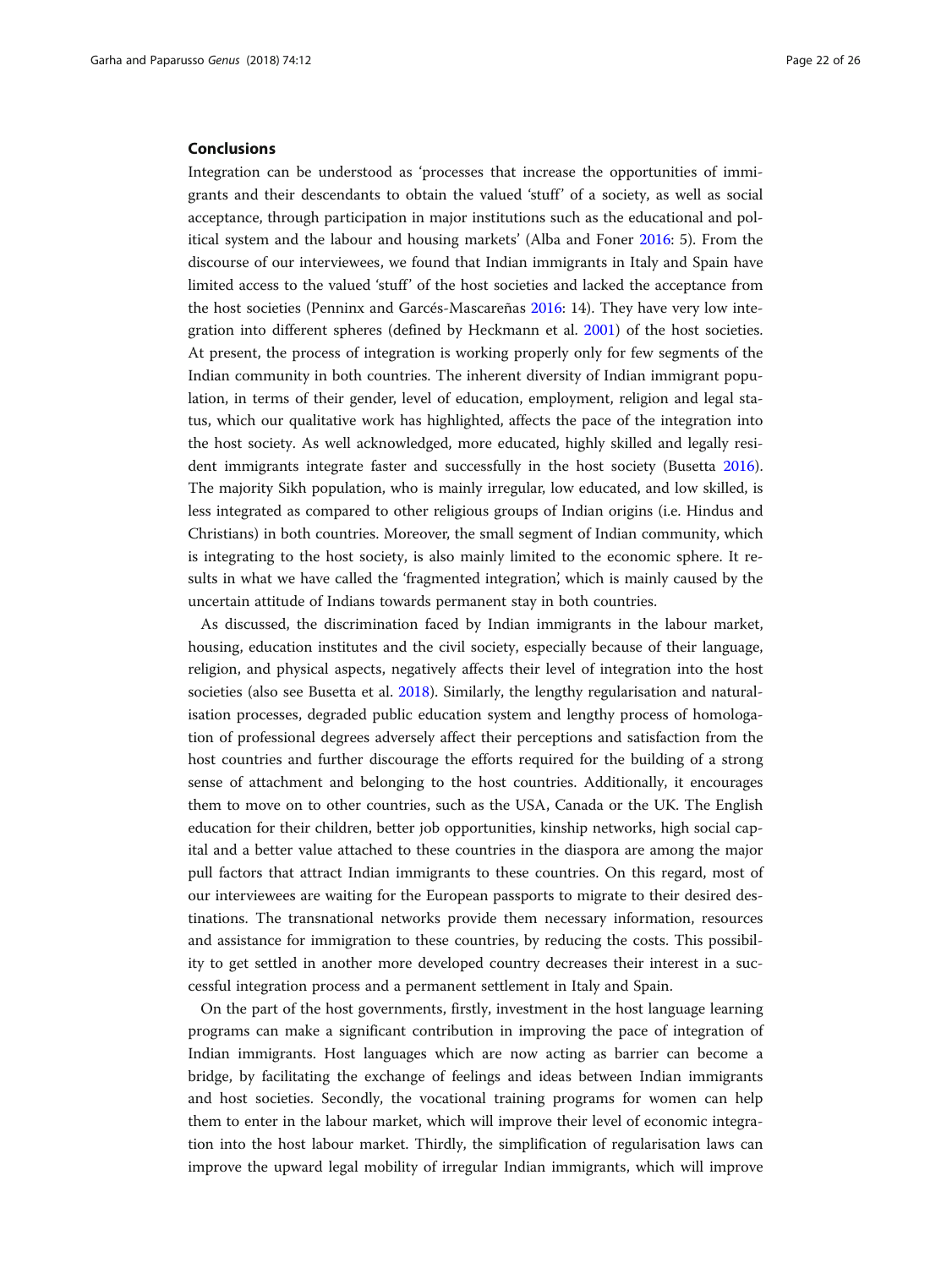their chances to get permanently settled in the host countries. Fourthly, the registration and official recognition of their religions can facilitate the sense of belonging among them. And finally, the strict control over discrimination of all types can encourage the different sections of the Indian society to integrate with the main stream host societies.

While comparing the level of integration of Indian immigrants in both countries, some differences emerged. The most important one pertains to the recognition of rights of irregular immigrants. In Spain, the right to be registered in municipal office; the right of education and enrolment in language courses; the right to use public health facilities; the right to use social services, libraries and community centres; and finally the Arraigo law helped the most part of Indians to improve their social and economic status. On the contrary, the almost total denial and neglect of irregular immigrants in Italy (with the exception of urgent medical cares and children's education, as regulated by the Turco-Napolitano law in 1999) has contributed to the isolation and the marginalisation of Indian immigrants. Time is the most relevant factor for the integration process for both immigrants and receiving societies. For first-generation immigrants, integration needs a second socialisation that requires many intellectual and emotional costs. However, second-generation immigrants are expected to pass through possibly demanding forms of bi-cultural socialisation and identity formation. In future, it will be interesting to see how the second generation of Indian immigrants in both countries evolve their relation with the host societies. Lastly, we want to acknowledge that, although they contribute to fill an important gap in migration and integration studies, all the empirical findings reported in this study are based on the perceived and self-reported experience of Indian immigrants in Italy and Spain; therefore, they are not necessarily representing the whole Indian community, which is a very heterogeneous and multifaceted immigrant group, and for this reason deserves further research.

#### Endnotes

<sup>1</sup>The continuous regularisation with Arraigo (rootedness) was introduced in Spain through Immigration Act 4/2000. With its two modalities (laboral and social), Arraigo works as a permanent regularisation mechanism. Through this legal apparatus, immigrants are given the possibility of applying for regularisation after two (Laboral Arraigo) or three (Social Arraigo) years of registration in the municipality, providing a clean criminal record, an employment contract and a 'social insertion' certificate, provided by the town council of residence.

#### Acknowledgements

This article is part of the doctoral thesis of Nachatter Singh Garha, 'Indian Diaspora to Spain: Demo-Spatial Analysis and Neighbourhood Relations' directed by Dr. Andreu Domingo, Centre for Demographic Studies (CED), UAB, Barcelona, Spain.

#### Funding

This research was funded by R&D&I project, 'Diversity, Segregation and Vulnerability: Socio-demographic Analysis' (CSO 2014-54059-R) financed by the Ministry of Economy and Competitiveness, Spain.

#### Availability of data and materials

All interviews are submitted to the Centre for Demographic Studies.

#### Authors' contributions

Both authors read and approved the final version of the manuscript.

#### Ethics approval and consent to participate

We have consent letters signed by all interviewees.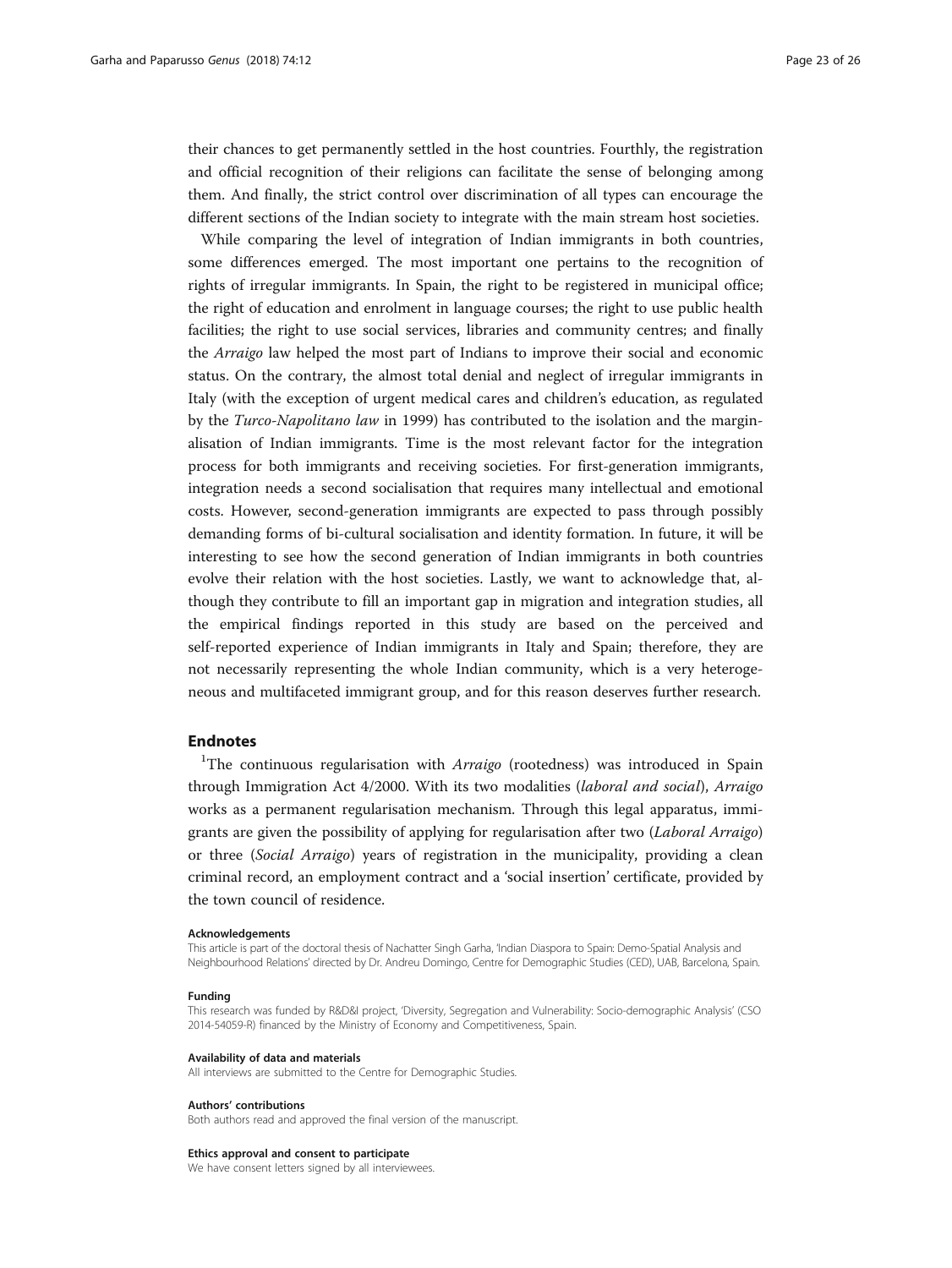#### <span id="page-23-0"></span>Consent for publication

We have consent letters for the publication of all contents of the interviews signed by all interviewees.

#### Competing interests

The authors declare that they have no competing interests.

### Publisher's Note

Springer Nature remains neutral with regard to jurisdictional claims in published maps and institutional affiliations.

#### Author details

<sup>1</sup>Centre for Demographic Studies, UAB, Carrer de Can Altayo, Edifici E2, Campus de UAB, Bellaterra, 08193 Barcelona, Spain. <sup>2</sup>Institute for Research on Population and Social Policies (IRPPS-CNR), Rome, Italy.

#### Received: 11 April 2018 Accepted: 6 August 2018 Published online: 22 August 2018

#### References

Ager, A., & Strang, A. (2004). Indicators of integration research. London: Development and Statistics Directorate, Home Office. Aja, E. (2006). La evolución de la normativa sobre inmigración. In E. Aja & J. Arango (Eds.), Veinte años de inmigración en España (pp. 17–48). Barcelona: CIDOB.

Alba, R., & Foner, N. (2016). Integration's challenges and opportunities in the wealthy west. Journal of Ethnic and Migration Studies, 42(1), 3–22.

Alba, R., & Golden, R. (1986). Patterns of ethnic marriage in the United States. Social Forces, 65, 202–223.

Alba, R., & Nee, V. (1997). Rethinking assimilation theory for a new era of immigration. International Migration Review, 31(4), 826–874. Arango, J., & Finotelli, C. (2009). Past and future challenges of a southern European migration regime: the Spanish case. IDEA Working Paper N. 8, 443-457.

Barbiano di Belgiojoso, E. (2016). Intentions on desired length of stay among immigrants in Italy. Genus, 72, 1–22.

Bedi, H. S. (2011). The legendary 9th Army-Italy. Sikh Net, (online) [http://www.sikhnet.com/news/legendary-8th-army-italy.](http://www.sikhnet.com/news/legendary-8th-army-italy) Accessed 10 Sept 2017.

Beltrán, J. A. (2004). Las comunidades asiáticas en España: una visión panorámica. Revista CIDOB d'Afers Internacionals, 68, 33–51. Bertolani, B. (2005). Gli indiani in Emilia: tra reti di relazioni e specializzazione del mercato del lavoro. In D. Denti, M. Ferrari, & F. Perocco (Eds.), I Sikh: Storia e Immigrazione (pp. 163–176). Milano: Franco Angeli.

- Bertolani, B. (2017). Structural restriction and personal desires: Arranged marriages between Punjab and Italy. In F. Decimo & A. Gribaldo (Eds.), Boundaries within: nation, kinship and identity among migrants and minorities (pp. 161–180). IMISCOE research series, Springer International Publishing AG Switzerland. [https://doi.org/10.1007/978-3-319-53331-5\\_1](https://doi.org/10.1007/978-3-319-53331-5_1)
- Bloch, A. (1999). Refugees in the job market: a case of unused skills in the British economy. In A. Bloch & C. Levy (Eds.), Refugees, citizenship and social policy in Europe. Basingstoke: Palgrave Macmillan.

Bonafanti, S. (2015). The marriage market among Punjabi migrant families in Italy. Human Affairs, 25(1), 16–27.

Bonifazi, C. (2007). L'immigrazione straniera in Italia. Bologna: Il Mulino.

Boyatzis, R. E. (1998). Thematic analysis and code development: transforming qualitative information. Thousand Oaks: SAGE Publications, Inc..

Braun, V., & Clarke, V. (2006). Using thematic analysis in psychology. Qualitative Research in Psychology, 3(2), 77–101.

Buenfino, A. (2007). Integration and the question of social identity. In A. Buenfino, L. C. Byrne, J. Cruddas, R. Cuperus, J. Dijsselbloem, F. Dubet, et al. (Eds.), Rethinking immigration and integration: a new centre-left agenda (pp. 111–130). London: Policy Network.

Busetta, A. (2016). Foreigners in Italy: economic living conditions and unmet medical needs. Genus, 71(2–3), 157–175.

- Busetta, A., Campolo, M. G., & Panarello, D. (2018). Immigrants and the Italian labor market: statistical or taste-based discrimination? Genus, 74, 3–20.
- Carling, J., & Vatne, P. S. (2014). Return migration intentions in the integration–transnationalism matrix. International Migration, 52(6), 13–30.
- Cassarino, J. P. (2004). Theorizing return migration: the conceptual approach to return migrants revisited. International Journal on Multicultural Societies, 6(2), 253–279.
- Castles, S., Korac, M., Vasta, E., & Vertovec, S. (2002). Integration: mapping the field. Report of a project carried out by the Centre for Migration and Policy Research and Refugee Studies Centre, Home Office Online Report 28/03. London: University of Oxford.

De Haas, H., & Tineke, F. (2010). Intra-household conflicts in migration decision-making: return and pendulum migration in Morocco. Population and Development Review, 36(3), 541–561.

Denti, D., Ferrari, M., & Perocco, F. (Eds.). (2005). I Sikh. Storia e immigrazione. Milano: Franco Angeli.

- Di Bartolomeo, A., Gabrielli, G., & Strozza, S. (2016). The labour market insertion of immigrants into Italy, Spain and the United Kingdom. Similarities and differences and the southern European model of migration. In E. Ambrosetti, D. Strangio, & C. Wihtol de Wenden (Eds.), Migration in the Mediterranean. Socio-economic perspectives (pp. 57–84). London: Routledge.
- Di Bartolomeo, A., & Strozza, S. (2014). L'integrazione degli immigrati nei paesi dell'Ue15: riscontri empirici per istruzione e mercato del lavoro. In P. Donadio, G. Gabrielli, & M. Massari (Eds.), Uno come te. Europei e nuovi europei nei percorsi di integrazione. Milan: Franco Angeli, Milan.
- Diehl, C., & Blohm, M. (2003). Rights or identity? Naturalization process of labour migrants in Germany. International Migration Review, 37(1), 133–162.

Dustmann, C., & Fabbri, F. (2003). Language proficiency and labour market performance of immigrants in the UK. The Economic Journal, 113(July), 695–717.

Einaudi, L. (2007). Le Politiche dell'Immigrazione in Italia dall'Unità ad Oggi. Bari: Editori Laterza.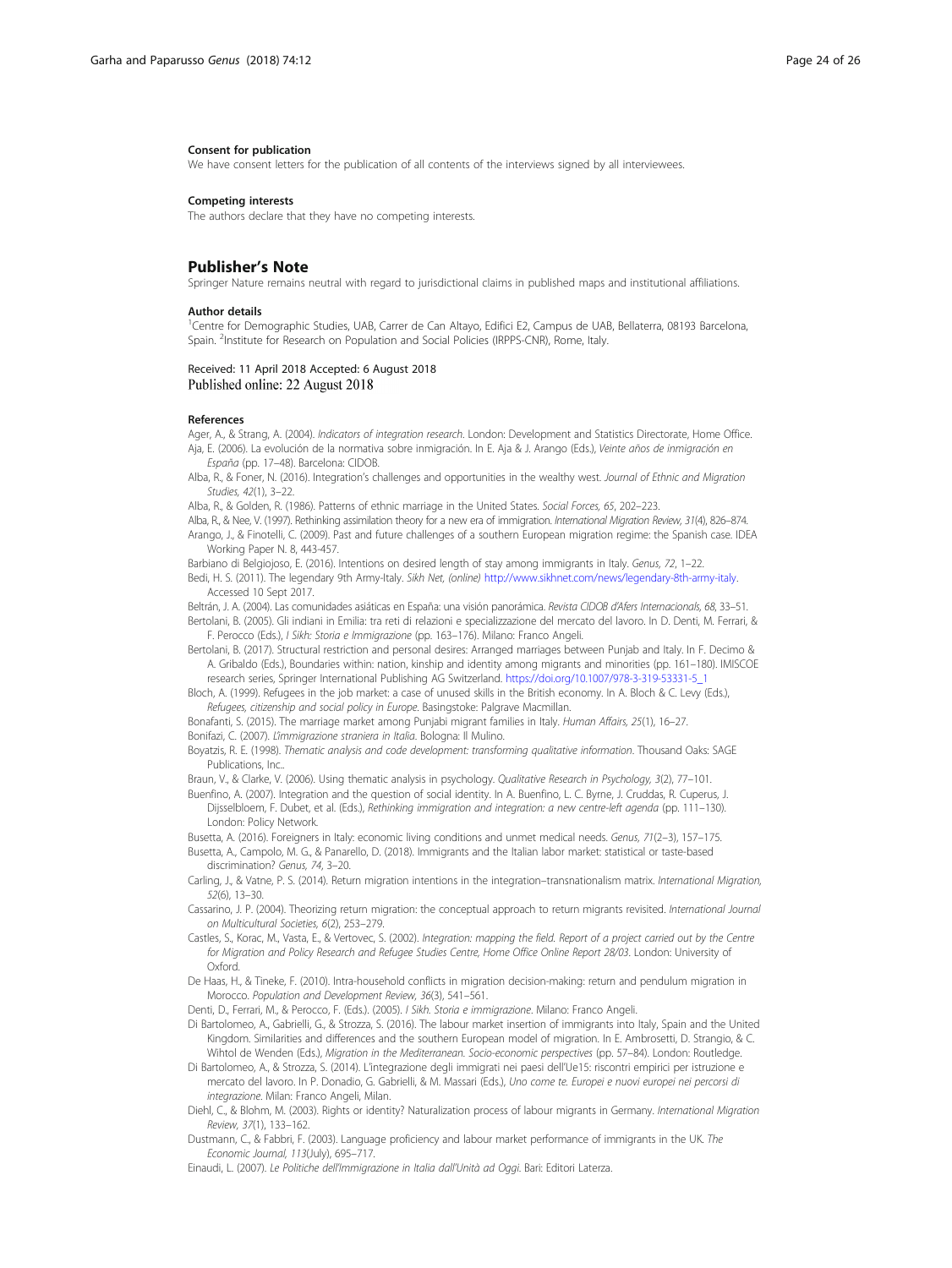<span id="page-24-0"></span>Entzinger, H., & Biezeveld, R. (2003). Benchmarking in immigrant integration. Rotterdam: European Research Centre on Migration and Ethnic Relations (ERCOMER).

Ersanilli, E., & Koopmans, R. (2011). Do immigrant integration policies matter? A three-country comparison among Turkish immigrants. West European Politics, 34(2), 208–234.

Esser, H. (2006). Migration, Sprache, Integration, AKI-Forschungsbilanz 4. Berlin: Arbeitsstelle interkulturelle Konflikte und gesellschaftliche Integration (Wissenschaftszentrum Berlin für Sozialforschung).

- Estruch, J., Gomez i Segalà, J., Griera, M. M., & Iglesias, A. (2007). Las otras religiones. Barcelona: Icaria: Minorías religiosas en Cataluña. Faist, T. (2012). Toward a transnational methodology: methods to address methodological nationalism, essentialism, and positionality. Revue Européenne des Migrationes Internationales, 28(1), 51–70.
- Farjas, A. (2006a). Indios en Olot y LLoret de Mar, Seminario Transnacionalismo y empresariado asiático en España, Gibraltar y Andorra. Barcelona: Fundación CIDOB.
- Farjas, A. (2006b). Desh, Pradesh (el meu pais, l'altre país): els panjabis de l'Índia a les comarques Gironines. Girona: Diputación de Girona. Finotelli, C., La Barbera, M. C., & Echeverría, G. (2017). Beyond instrumental citizenship: the Spanish and Italian citizenship
- regimes in times of crisis. Journal of Ethnic and Migration Studies. <https://doi.org/10.1080/1369183X.2017.1345838>. Gallo, E. (2005). Unorthodox sisters: gender relations and generational change among Malayali migrants in Italy. Indian
- Journal of Gender Studies, 12, 217–251. Gallo, E. (2008). Siamo partite per diventare suore: Storie di Vita delle Donne Malayali a Roma. In A. Colombo & G. Sciortino (Eds.), Stranieri in Italia: Trent'Anni Dopo (pp. 49–82). Bologna: il Mulino.
- Garcés-Mascareñas, B., & Penninx, R. (2016). Introduction: integration as a three-way process approach? In B. Garcés-Mascareñas & R. Penninx (Eds.), Integration Processes and Policies in Europe: Contexts, Levels and Actors (pp. 1–11). IMISCOE Research Series. Springer International Publishing AG Switzerland: [https://doi.org/10.1007/978-3-319-21674-4\\_1.](https://doi.org/10.1007/978-3-319-21674-4_1)

Garha, N. S., & Domingo, A. (2017). Sikh diaspora and Spain: migration, hypermobility and space. Diaspora Studies, 10(2), 193–216. Garha, N. S., & Domingo, A. (2018). Migration, religion and identity: a generational perspective on Sikh immigration to Spain. South Asian Diaspora. <https://doi.org/10.1080/19438192.2018.1464702>.

- Garha, N. S., & Galeano, J. (2015). Concentration and diversity of South Asian population in Spain. In Session 7: Diversidad: Concepto, medida y gestión. Granada: VIII Congreso Español de Migraciones Internacionales 16th-18th. [http://butlleticed.uab.](http://butlleticed.uab.es/butCED/num97_fitxers/Migrac.Granada_S07_Singh_Galeano.pdf) [es/butCED/num97\\_fitxers/Migrac.Granada\\_S07\\_Singh\\_Galeano.pdf.](http://butlleticed.uab.es/butCED/num97_fitxers/Migrac.Granada_S07_Singh_Galeano.pdf)
- Garha, N. S., Galeano, J., & Domingo, A. (2016a). South Asian immigration to Spain: socio-demographic profile and territorial distribution, 2000–2014. Asian and Pacific Migration Journal, 25(2), 191–205.
- Garha, N. S., López-Sala, A. M., & Domingo, A. (2016b). Surasiáticos en Madrid y Barcelona: encarnando la diversidad. In A. Domingo (Ed.), Inmigración y Diversidad en España: Crisis Económica y gestión municipal (pp. 211–238). Barcelona: Icaria publications. ISBN 9788498887266.

Glaser, B. G., & Strauss, A. L. (1967). The discovery of grounded theory: strategies for qualitative research. New York: Aldine de Gruyter.

Glick Schiller, N. (1999). Trans-migrants and nation-states: something old and something new in the U.S. immigrant experience. In C. Hirshman, P. Kasinitz, & J. De Wind (Eds.), The handbook of international migration. New York: The Russell Sage Foundation.

Heckmann, F. (1992). Ethnische Minderheiten, Volk und Nation, Soziologie interethnischer Beziehungen. Stuttgart: Enke.

- Heckmann, F. (2007). Empirical research on migrant integration: trends 1995-2004. Zeitschrift für Bevölkerungswissenschaft 32(3–4), 505–532.
- Heckmann, F. (2009). Integration and integration policies. IMISCOE network feasibility study 2006. Bamberg: European forum for migration studies.
- Heckmann, F., Penn, R., Schnapper, D., Penninx, R., Westin, C., Gomez, R. A., Kyntäjä, E., Wimmer, A., & Dinkel, R. (2001). Effectiveness of national integration strategies towards second generation migrant youth in a comparative European perspective (EFFNATIS). Final report to the EU commission. [http://www.efms.uni-bamberg.de/pdf/finalreportk.pdf.](http://www.efms.uni-bamberg.de/pdf/finalreportk.pdf) Accessed 16 May 2017.
- Johnson, T. P. (2014). Snowball sampling: introduction. Wiley Stats Ref: Statistics Reference Online. [https://doi.org/10.1002/](https://doi.org/10.1002/9781118445112.stat05720) [9781118445112.stat05720](https://doi.org/10.1002/9781118445112.stat05720).
- Joppke, C. (2007a). Beyond national models: civic integration policies for immigrants in Western Europe. West European Politics, 30(1), 1–22.
- Joppke, C. (2007b). Transformation of immigrant integration: civic integration and antidiscrimination in the Netherlands, France, and Germany. World Politics, 59(2), 243–273.
- King, R., Lazaridis, G., & Tsardanidis, C. (2000). El dorado or fortress? Migration in Southern Europe. Basingstoke: Palgrave Macmillan. Lee, E., & Park, N. K. (2010). Housing satisfaction and quality of life among temporary residents in the United States. Housing and Society, 37(1), 43–67.
- López Sala, A. M., & Sánchez, V. E. (2010). Los comerciantes sindhis en Canarias: Relaciones transnacionales y actividad económica. Revista CIDOB d'Afers Internacionals, 92, 139–159.
- López-Sala, A. M. (2013). From traders to workers: Indian immigration in Spain, CARIM-India RR 2013/02, Robert Schuman Centre for Advanced Studies. San Domenico di Fiesole (FI): European University Institute.
- Lucassen, L. (2005). The immigrant threat: the integration of old and new migrants in Western Europe since 1850. Urbana: University of Illinois Press.
- Luciak, M. (2004). Migrants, minorities and education. Documenting discrimination and integration in 15 member states of the European Union. Luxembourg: European Monitoring Centre on Racism and Xenophobia file:///C:/Users/nsing/ Downloads/186-CS-Education-en.pdf.
- Lum, K. (2010). The Ravidassia community (ies) in Catalonia, Spain. Sikh Formations: Religion, Culture, Theory, 6(1), 31-49.
- Lum, K. (2012). Indian diversities in Italy: Italian case study, CARIM-India RR2012/02, Robert Schuman Centre for Advanced Studies. San Domenico di Fiesole (FI): European University Institute.
- Massey, D. S., Durand, J., & Pren, K. A. (2015). Border enforcement and return migration by documented and undocumented Mexicans. Journal of Ethnic and Migration Studies, 41(7), 1015–1040.
- Moya, D. (2006). La evolución del sistema de control migratorio de entrada en España. In E. Aja & J. Arango (Eds.), Veinte años de inmigración en España (pp. 49–84). Barcelona: CIDOB.
- Navarro, E. M. (1974). Los comerciantes hindúes en Santa Cruz de Tenerife. Estudios Geográficos, 136, 405–427.